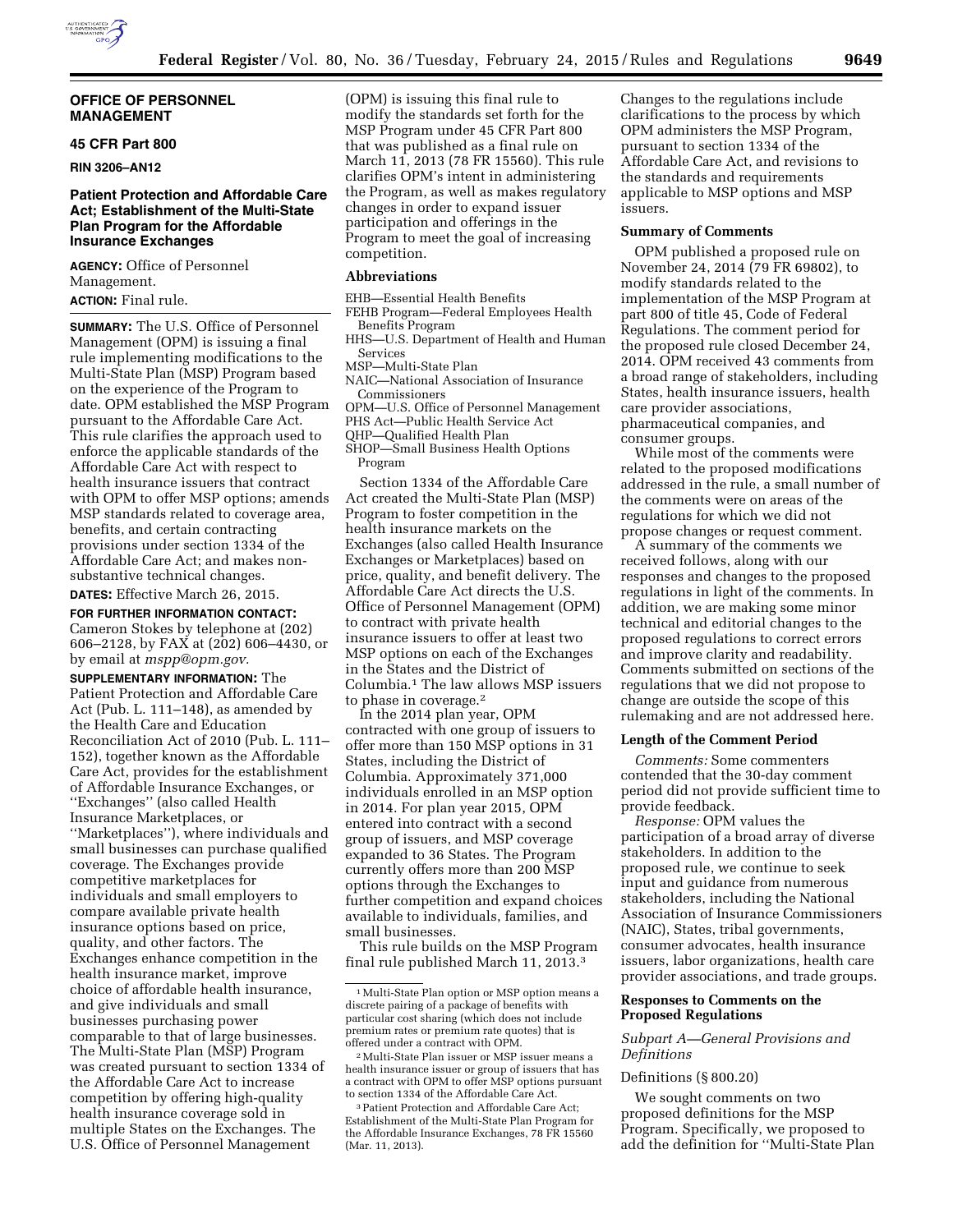option,'' which may also be referred to as ''MSP option.'' We also proposed to remove the definition of ''Multi-State Plan'' because the term ''Multi-State Plan option'' is more precise and avoids the confusion of the varying definitions of the word ''plan'' in the context of health insurance. We also proposed to add a definition for ''State-level issuer'' as a health insurance issuer designated by the MSP issuer to offer an MSP option or MSP options. OPM invited comments on the proposed changes to the definitions under 45 CFR 800.20 as well as any comments on the current definition for ''group of issuers.'' OPM received no comments on the definition of ''State-level issuer,'' and we will adopt the definition as proposed.

*Comments:* OPM received comments that were generally supportive of adding the proposed definition of ''MSP option.'' One of these commenters asked that we replace ''package of benefits'' with the term ''product'' as it is defined in 45 CFR 144.103. We did not receive comments on removing the definition ''Multi-State Plan.''

*Response:* OPM will finalize the definition of ''MSP option'' as proposed and will remove ''Multi-State Plan.'' The definition of ''MSP option'' will ensure consistency within the MSP Program and avoid confusion with definitions from programs outside of OPM.

*Comments:* Commenters responded to our call for feedback on the definition of ''Group of Issuers'' in § 800.20. The commenters were generally opposed to expanding ''Group of Issuers'' to include alternative structures and requested further clarification from OPM. Some commenters were supportive of interpreting the definition of ''Group of Issuers'' to attract additional issuers to the MSP Program.

*Response:* OPM did not propose any changes to the ''group of issuers'' definition, and we appreciate the comments received. It was OPM's intention in the proposed rule to clarify that a group of issuers may come together in the MSP Program either by common control and ownership or by using a nationally licensed service mark. OPM recognizes there are a number of ways to organize using a nationally licensed service mark, and looks forward to working with current and potential MSP issuers who decide to come together under either one of these two options in the MSP Program.

# *Subpart B—Multi-State Plan Issuer Requirements*

# Phased Expansion, etc. (§ 800.104)

Section 1334(e) of the Affordable Care Act provides for OPM to allow issuers to phase in their participation in the MSP Program. Under § 800.104(a), OPM requested comment on how we may expand participation in the Program to meet the goal of increasing competition while balancing consumers' needs. Specifically, we asked for comment on the timeframes and other appropriate parameters within which an MSP issuer could reasonably expand participation in the Program. We did not propose any changes to the regulatory text for § 800.104(a). In clarifying the status of the Program and how we are implementing the standards set under § 800.104, we proposed to delete the standard for an MSP issuer to submit a plan to become statewide in § 800.104(b), and add a requirement that the MSP issuer service area for MSP coverage shall be greater than or equal to any service area proposed by the issuer for QHP coverage. Under § 800.104(c), we solicited comment on when MSP issuers should be required to participate on a Small Business Health Options Program (SHOP). Based on the comments received, the changes to § 800.104(b) will be accepted as proposed.

*Comments:* Some commenters commended OPM for clarifying § 800.104(a) of the rule and promoting increased flexibility on standards for coverage areas and geographic requirements, as it will attract issuers to the Program and promote competition. Other commenters urged OPM to encourage new and existing MSP issuers to offer plans that are national in scope and coverage.

*Response:* Through our continued engagement with current and potential MSP issuers, OPM has heard significant concerns about the challenges of rapidly expanding MSP coverage both within and across State lines. OPM agrees that increased flexibility around the schedule to expand to each Exchange in every State will help the MSP Program meet its goal of increasing competition while balancing consumers' needs for coverage. OPM intends to ensure that MSP coverage is available as expansively and as soon as practicable. We work closely with current and potential MSP issuers to address any operational challenges they may face in order to expand MSP coverage nationally or establish reciprocity.

*Comments:* Some commenters expressed that any potential MSP issuers should be held to the same

standards as an MSP issuer who participated in the Program during the first year of operations. These commenters requested OPM set minimum threshold standards for participation, such as timeframes for expanding coverage and minimum standards for coverage areas.

*Response:* Since the first year of operations for the MSP Program, OPM consistently has applied the same standards to all current and potential MSP issuers, and we will continue to do so going forward. We are not making any changes to the text at this time.

*Comment:* Commenters disagreed with OPM's interpretation of 1334(b) and (e) stating that neither of the MSP issuers currently under contract with OPM meets the statutory requirements to participate in the Program.

*Response:* We respectfully disagree with the commenter. Section 1334 sets forth standards to guide the exercise of OPM's contracting authority, noting that section 1334(b)(1) contemplates offering coverage in every State and the District of Columbia, and outlines a framework within which participation in the MSP Program is a feasible and attractive business activity. Such standards include the provisions under subsections (b) and (e) on offering coverage in every State.

*Comments:* Many commenters supported OPM's proposal to delete the standard for an MSP issuer to submit a plan to become statewide and instead negotiate directly with MSP issuers to expand coverage based on business factors and consumers' needs. Commenters suggested that requiring a specific plan to become statewide may discourage participation in the Program, and flexibility on meeting geographic coverage standards would encourage competition. These commenters also commended OPM on efforts to evaluate MSP issuers' proposed service areas to ensure they are established without discrimination. Other commenters opposed the proposal and sought additional standards.

*Response:* OPM is committed to statewide coverage, but is sensitive to requirements that may discourage participation in the Program or does not serve the goal of promoting competition on the Exchanges. OPM will assess consumers' needs for coverage, including ensuring that MSP issuers' proposed service areas have been established without regard to racial, ethnic, language, or health status-related factors listed in section 2705(a) of the PHS Act, or other factors that exclude specific high-utilizing, high-cost, or medically underserved populations.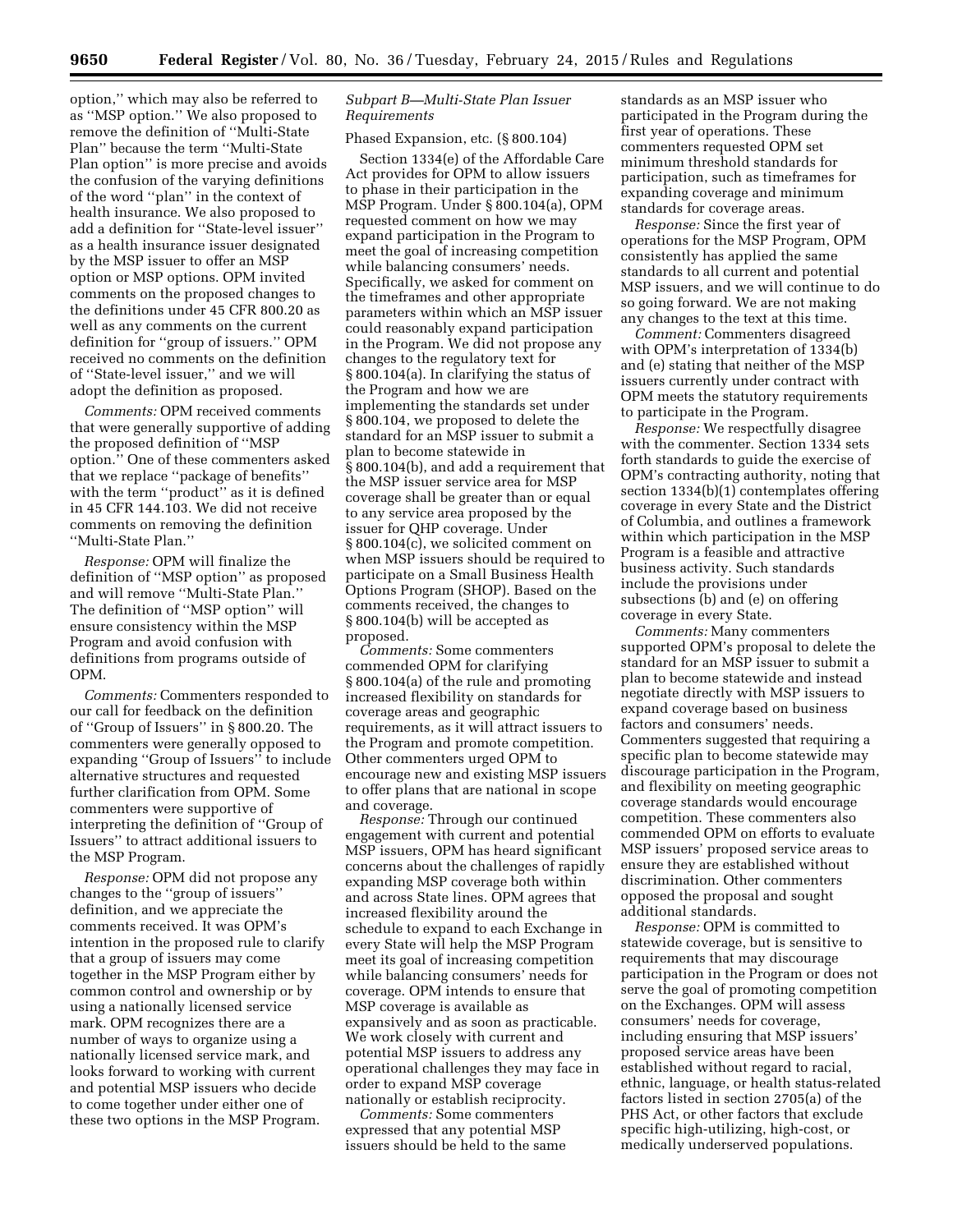*Comments:* Commenters opposed the proposed change to the regulatory text to delete a plan for reaching statewide MSP coverage, stating that OPM should establish minimum thresholds for expected MSP coverage areas within a State. The commenter suggested OPM set a standard to require coverage as broadly as the area in which the issuer is licensed to sell coverage in a State, equal to any coverage offered as a Qualified Health Plan (QHP), or alternatively, a percent of population or geographic area. Similarly, other commenters recommended OPM require coverage of 75% of the State's counties or other geographic area.

*Response:* OPM is committed to a goal of statewide coverage in the MSP Program, and intends to continue working with current and potential MSP issuers to develop productive and ambitious approaches to achieving statewide coverage. OPM believes that our standard for an MSP issuer who offers both MSP options and QHPs to provide an MSP service area that is equal to or greater than the issuer's QHP service area is adequate and reasonable to ensure broad MSP coverage. We appreciate the specific examples of other minimum MSP standards for coverage areas. At this time, we will finalize § 800.104(b) as proposed maintaining the standard of an MSP coverage area to be equal to or greater than the coverage area proposed by the same issuer for their OHP service area.

Some commenters recommended OPM continue to implement SHOP participation standards consistent with standards set by U.S. Department of Health and Human Services (HHS) for a Federally-facilitated SHOP or, where applicable, standards set by State-based Exchanges for SHOP participation requirements that apply to QHP issuers. Other comments suggested that the MSP Program is not mature enough to require MSP issuers to participate in a SHOP at this time.

*Response:* In light of these comments, OPM intends to continue its flexibility in SHOP participation for MSP issuers in § 800.104(c). MSP issuers must meet the same standards for SHOP participation set for QHP issuers, including the requirements of 45 CFR 156.200(g) and any standards for issuers participating on a State-based SHOP. An MSP issuer may meet the requirements of 45 CFR 156.200(g)(3) if a State-level issuer or any other issuer in the same issuer group affiliated with an MSP issuer provides coverage on a Federallyfacilitated SHOP. We discussed this

policy in-depth in the March 2013 final rule.4

#### Benefits (§ 800.105)

In § 800.105(b), OPM proposed a change that would allow an MSP issuer to make essential health benefits (EHB) benchmark selections on a State-by-State basis. The issuer would also be able to offer two or more MSP options in each State. For example, one option could use the State-selected EHBbenchmark, and one could use the OPM-selected EHB-benchmark. OPM proposed this change to allow for more flexibility to attract issuers to the MSP Program with the expectation of expanding competition on the Exchanges. This flexibility could facilitate coalition building across issuers in different States, so that issuers can work together toward MSP options that meet the MSP Program standards.

In  $\S 800.105(c)(3)$ , OPM proposed to clarify the policy on formularies with an OPM-selected EHB-benchmark plan. Under the proposed rule, OPM would allow the MSP issuer to manage formularies around the needs of actual or anticipated enrollees. As part of this proposal, OPM pointed to the current practice in the Federal Employees Health Benefits (FEHB) Program of negotiating formularies and also considered the option of substituting the formulary from the State-selected EHBbenchmark plan. OPM noted that, even with this change, OPM would still ensure compliance with any HHS standards related to drug formularies for QHPs and assurance that the formularies are not discriminatory. OPM also noted that this would allow MSP issuers to propose plans built around the needs of enrollees, subject to approval by OPM.

In the renumbered  $\S 800.105(c)(4)$ , OPM proposed a change to apply a Federal definition of habilitative services and devices, should HHS choose to define the term. In response to comments, in this final rule OPM will revert back to the term we used in our final rule published March 2013, ''habilitative services and devices,'' to ensure consistency with the recently published HHS Notice of Benefit and Payment Parameters for 2016.5

In § 800.105(d), OPM did not propose any change to the regulation. However, the preamble noted that OPM also plans to review an MSP issuer's package of benefits for discriminatory benefit design and intends to work closely with States and HHS to identify and

investigate any potentially discriminatory or otherwise noncompliant benefit designs in MSP options.

In § 800.105(e), OPM proposed to change ''assume'' to ''defray'' to align with the language in section 1334(c)(2) of the Affordable Care Act.

*Comments:* We received comments on the proposed changes to § 800.105(b), which describes the EHB-benchmark policy, from a broad range of stakeholders. Some comments opposing the change cited consumer confusion while others raised concerns about an unlevel playing field between MSP issuers and QHP issuers or administrative efficiency. In contrast, other commenters supported the proposed changes, and highlighted the opportunity to increase competition in the MSP Program as well as additional choices for consumers. Commenters also highlighted that the change would allow issuers the flexibility needed to fulfill the goals of the Affordable Care Act.

*Response:* While we understand the concerns about adverse selection and consumer confusion, we have not seen nor are we aware of any compelling evidence that multiple EHB-benchmarks would cause these issues.

With the opportunity to use substitutions as well as expand benefits beyond the EHB-benchmark or EHB categories, there is already variation among plans available to consumers.

Additionally, under the framework that applied in the first two years of the Program, we were already reviewing MSP options using each State's EHBbenchmark. Even if the OPM-selected EHB-benchmark plan was not used in every State, there may be some administrative efficiency gained in the overlap.

We note that these changes only allow an MSP issuer to propose these types of packages. OPM still retains the authority to approve the package of benefits in § 800.105(d). OPM will scrutinize all proposals for evidence of discriminatory benefit designs and other issues of noncompliance. Keeping potential issues in mind, we are finalizing the changes as proposed in order to increase opportunities for competition in the MSP Program and create the potential for more choices for consumers.

*Comments:* We also received comments that focused on the need to maintain benefit standards and protections under any approach. These comments highlighted potential issues or vulnerabilities in need of consumer protection and identified key strategies for addressing them.

*Response:* We appreciate the feedback provided by these stakeholders and will

<sup>4</sup>March 11, 2013 **Federal Register** (78 FR 15560, 15565).

<sup>5</sup> 45 CFR 156.115(a)(5).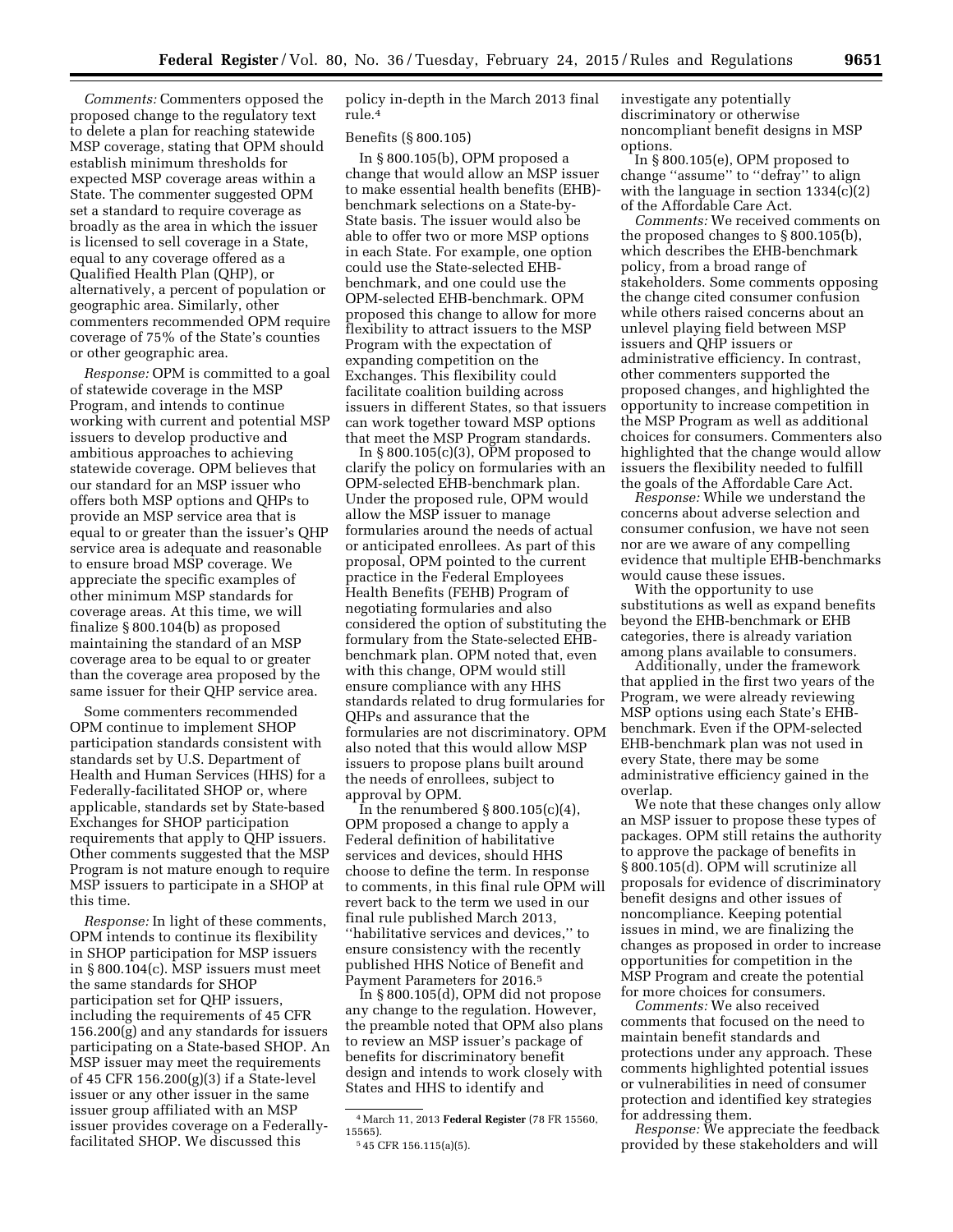take this information under consideration as it relates to our review process. We are not making any further changes to § 800.105(b), but may use the comments to inform MSP Program operations or in drafting Program guidance in the future.

*Comments:* We received comments on the proposed changes to  $\S 800.105(c)(3)$ to the formulary requirements with an OPM-selected EHB-benchmark plan from a variety of stakeholders. Commenters were generally supportive, interpreting the changes as OPM prioritizing the review of formularies proposed by MSP issuers.

Other commenters raised concerns about consumer confusion and potential misalignment of medical and drug benefits

*Response:* We appreciate the broad support from commenters on our proposal as well as their acknowledgement that OPM is prioritizing formulary review. While we understand concerns about the changes to the formulary requirements, including negotiating a formulary or using the formulary from the Stateselected EHB-benchmark plan, we do not have any compelling evidence that this would cause consumer confusion or gaps in coverage between medical and drug benefits. OPM intends to use any tools, including the USP category and class count framework, created by HHS to analyze the formulary and inform our negotiations or evaluation of the formulary from the State-selected EHBbenchmark plan. Additionally, we intend to use our discretion in approval of a package of benefits and during any negotiations to identify and remedy gaps between medical and drug benefits. We appreciate the concerns that were raised, but believe we can use the review process to mitigate them, offering more flexibility and consumer choice.

*Comments:* Commenters asked to ensure that proposed formularies meet the requirements of section 2713 of the PHS Act and are compliant with other applicable standards. Other commenters that was supportive of the change asked for a similar change to be applied to State-selected EHB-benchmark plans.

*Response:* OPM has already identified in § 800.102 the requirement to comply with part A of title XXVII of the PHS Act and has also identified in § 800.105(d) that OPM approval of a proposed package of benefits, including the formulary, will include a review against standards set by HHS and OPM. For example, this would include the USP category and class count framework and the use of a pharmacy and therapeutics committee for

formulary development as it applies to QHP issuers. Based on the comments we received and our analysis, we are finalizing  $\S 800.105(c)(3)$  with no changes.

*Comments:* We received comments on the proposed changes to apply a Federal definition of habilitative services from a variety of stakeholders. Some commenters supported the change. Others recommended OPM modify and expand the definition proposed by HHS and requested OPM address habilitative devices or make provisions for specific types of services or devices. Commenters also asked for illustrative lists of habilitative services. Finally, the comments requested that the Federal definition be treated as a Federal floor.

*Response:* OPM is deferring to HHS on the substance and role of the Federal definition. In keeping with the HHS Notice of Benefit and Payment Parameters for 2016, we are now using the term ''habilitative services and devices'' in order to remain consistent and address the concerns raised by several commenters. We defer to HHS in determining the standards applicable under its definition of habilitative services and devices. It is not OPM's intention to allow the MSP issuer to choose between State and Federal definitions if both exist for a given State. In the finalized version of § 800.105(c)(4), OPM is taking the opportunity to add clarity to the paragraph in explaining when a State definition of habilitative services and devices applies and when a Federal definition applies. In the final § 800.105(c)(4), the Federal definition is set as the floor, consistent with the HHS Notice of Benefit and Payment Parameters for 2016. The State retains the flexibility to apply standards or a definition that does not conflict with the Federal definition. Finally, we continue to reserve authority for OPM to define habilitative services and devices for an OPM-selected EHB-benchmark plan absent a State or Federal definition.

*Comments:* We received comments on the issue of non-discrimination and OPM's review of MSP options as it relates to § 800.105(d). Commenters generally supported the proposal and asked for OPM to identify examples of discriminatory benefit designs, and one asked OPM to set specific standards for review in the regulation.

*Response:* OPM identified the requirement to comply with Federal law in § 800.102 and also identified related HHS standards against which MSP issuers and MSP options will be evaluated in § 800.105(d). At this time, we believe we have the authority necessary to apply and modify

standards for non-discrimination, updating and adapting our review as we continue to learn about discriminatory benefit designs. In practice, we will align our review for non-discriminatory benefit designs with HHS.

We did not receive any comments on the proposed change to § 800.105(e). Therefore, we are adopting the proposed § 800.105(e) as final.

In  $\S 800.105(c)(1)$ , we are removing the reference to (c)(4) and replacing it with a reference to (c)(5) in § 800.105(c)(1) to correct an internal cross reference.

### Assessments and User Fees (§ 800.108)

OPM has authority to collect MSP Program user fees, and continues to preserve its discretion to collect an MSP Program user fee. In the proposed rule, we clarified that OPM may begin collecting the fee as early as plan year 2015. OPM intends to use the MSP assessment or user fee to fund OPM's functions for administration of the Program, including but not limited to entering into contracts with, certifying, recertifying, decertifying, overseeing MSP options and MSP issuers for that plan year, and audits and investigations performed by OPM's Office of Inspector General related to the MSP Program. In the Federally-facilitated Exchanges, OPM is coordinating with HHS regarding the collection of user fees, so that issuers would not be affected operationally. We proposed to revise the regulatory text to allow for flexibility in the process for collecting MSP Program assessments or user fees. We also solicited comments on the process for collecting user fees in the State-based Exchanges and the general use of any fees collected by OPM.

*Comments:* Some commenters were opposed to the imposition of user fees in State-based Exchanges citing operational challenges in collecting fees.

*Response:* We have considered the comments received and agree that operational complexities for collecting any user fee from MSP issuers on Statebased Exchanges exist. We will not be collecting or imposing user fees on MSP issuers operating on State-based Exchanges in plan year 2016. Therefore, the changes to § 800.108 will be accepted as proposed.

### Network Adequacy (§ 800.109)

In § 800.109(b), OPM proposed to codify the requirement that MSP issuers must comply with any additional provider directory standards that may be set by HHS.

*Comments:* Commenters generally supported the proposed change, noting that incorporating HHS standards for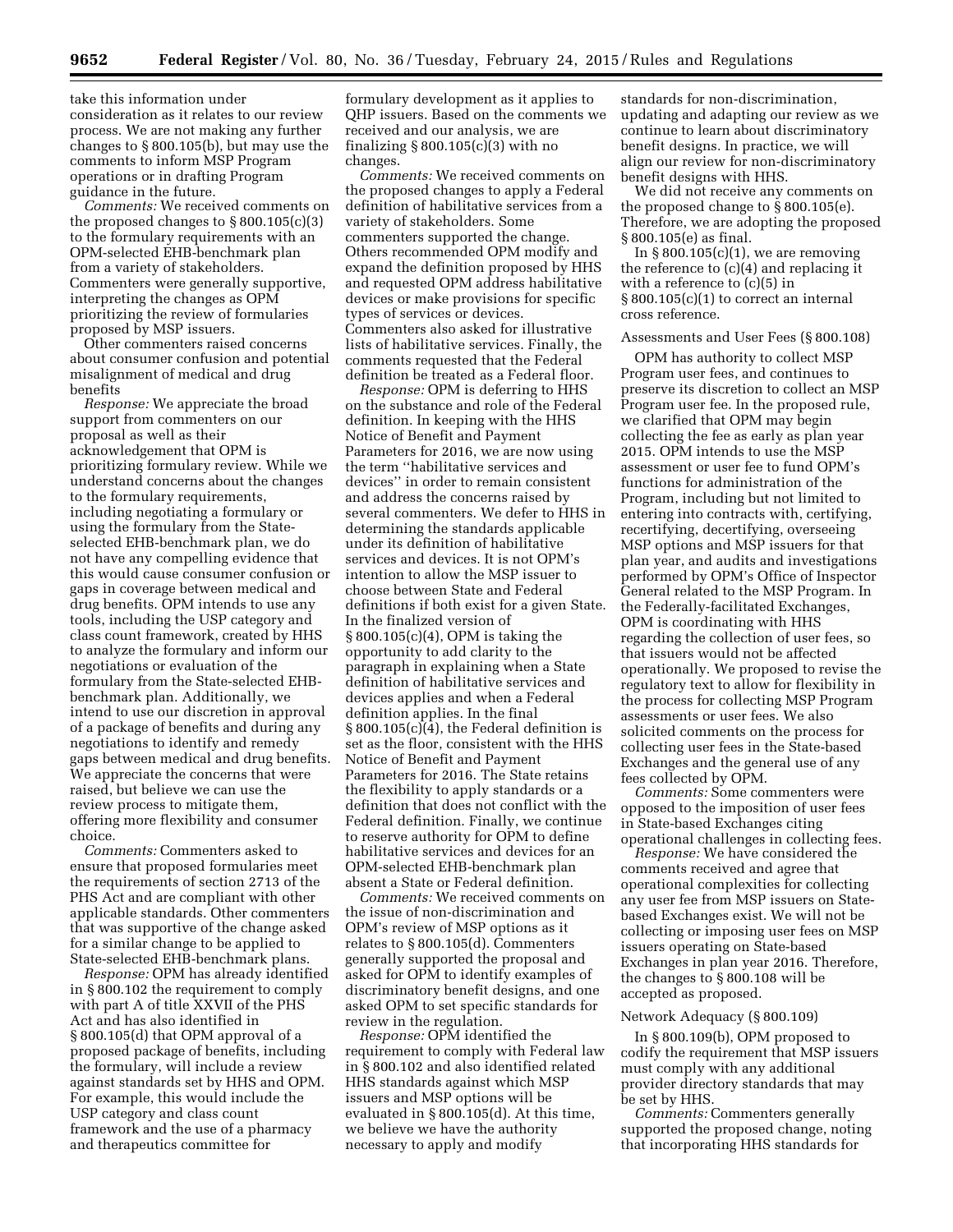provider directories would improve the quality of information consumers receive. Some commenters suggested OPM defer to State requirements where they exist.

*Response:* It has been OPM's intention that an MSP issuer comply with appropriate Federal, and where applicable, State requirements for provider directories. OPM did not intend for the proposed changes to § 800.109(b) to alter that framework. After further consideration of the proposed change to subsection (b), we decided that the proposed language is unnecessary. We are, therefore, removing the proposed addition to subsection (b) from the regulatory text. Again, we intend for MSP issuers to comply with any additional regulations promulgated by HHS for QHP issuers, and where applicable, State requirements for provider directories.

### Accreditation (§ 800.111)

In the proposed rule, we proposed to revise the reference to the specific section in the Code of Federal Regulations to 45 CFR 156.275(a)(1) to be more precise. We received no comments on this proposed change, and are finalizing the text as proposed.

#### Level Playing Field (§ 800.115)

In § 800.115, we proposed to revise the regulatory text to clarify that all areas listed under section 1324(b) of the Affordable Care Act are subject to § 800.114. In addition, we made a technical correction to § 800.115(l) to change a reference to 45 CFR part 162 to 45 CFR part 164. We received no comments on these changes and are finalizing as proposed.

## *Subpart D—Application and Contracting Procedures*

In subpart D of 45 CFR part 800, OPM set forth procedures for processing and evaluating applications from issuers seeking participation in the MSP Program. Subpart D also establishes processes pertaining to executing contracts to offer MSP coverage. In particular, this subpart includes sections that address an application process, review of applications, MSP Program contracting, term of a contract, contract renewal process, and nonrenewal. OPM did not receive any comments pertaining to this subpart, except for  $\bar{\S}$  800.301. We are finalizing Subpart D as proposed.

#### Application Process (§ 800.301)

In § 800.301, OPM proposed a technical correction that it would consider annual applications from health insurance issuers to participate

in the MSP Program. We also specified that an existing MSP issuer could submit a renewal application to OPM annually. This correction is intended to clarify the distinction between new and renewal applications.

*Comment:* Commenters recommended that renewal applicants should be required to complete a full (not streamlined) application.

*Response:* Renewal applications require comprehensive and detailed responses to adequately inform OPM about whether to renew its contract with the issuer. OPM has, and will continue to use its experience in the FEHB Program to inform and guide its contracting process with MSP issuers to the extent such experience is applicable to the individual and small group markets within which the MSP Program operates. We are finalizing our proposal.

# *Subpart E—Compliance*

In subpart E of 45 CFR part 800, OPM set forth standards and requirements with which MSP issuers must comply. This subpart also contains a nonexhaustive list of actions OPM may utilize in instances of non-compliance and the process by which OPM may reconsider any compliance actions we decide to take. In particular, this subpart includes sections regarding contract performance, contract quality assurance, fraud and abuse, compliance actions, and reconsideration of compliance actions. OPM did not receive any comments pertaining to this subpart, except for § 800.404. We are finalizing Subpart E as proposed.

## Compliance Actions (§ 800.404)

In § 800.404(a)(4), OPM proposed to clarify that we may initiate a compliance action against an MSP issuer for violations of applicable law or the terms of its contract pursuant to OPM's authority under §§ 800.102 and 800.114. In § 800.404(b)(2), OPM clarified that compliance actions may include withdrawal of certification of an MSP option or options. We also added nonrenewal of participation as a compliance action in order to be consistent with the new paragraph under § 800.306(a)(2). In § 800.404(d), OPM clarified that requirements pertaining to notices to enrollees are triggered when one of the following occurs: The MSP Program contract is terminated, OPM withdraws certification of an MSP option, or if a State-level issuer's participation is not renewed.

*Comment:* Commenters suggested that OPM should establish a Federal standard to ensure a seamless transition for enrollees when a plan is terminated

or an enrollee is transferred to another issuer and enrolled in a new plan.

*Response:* To the extent that the MSP issuer is providing health insurance coverage in a Federally-facilitated Exchange, Federal requirements regarding notice to enrollees must be followed. MSP coverage offered in a State-based Exchange must meet the requirements of that specific State or Exchange to the extent there is no conflict with Federal law. This delineation is consistent with the approach for applicable requirements across the MSP Program. Therefore, we are adopting this section as final, with no changes.

### *Subpart G—Miscellaneous*

In subpart G of 45 CFR part 800, OPM set forth requirements pertaining to coverage and disclosure of non-excepted abortion services and data-sharing with State entities.

## Consumer Choice With Respect to Certain Services (§ 800.602)

We proposed adding a new paragraph (c) to § 800.602 that would require an MSP issuer to provide notice of coverage or exclusion of non-excepted abortion services in an MSP option. Under our proposal, an MSP issuer must disclose to consumers prior to enrollment the exclusion of nonexcepted abortion services in a State where coverage of such abortion services is permitted by State law. We also proposed that if an MSP issuer provides an MSP option that covers non-excepted abortion services, in addition to an MSP option that excludes coverage, notice of coverage would also need to be provided to consumers prior to enrollment. Finally, OPM reserved the authority to review and approve these MSP notices and materials. OPM requested comments on the form and manner of these disclosures.

*Comments:* In general, commenters supported the proposed notice requirements. However, commenters expressed concern that consumers would receive notice that an MSP option excludes coverage of nonexcepted abortion services only if the MSP option is offered in a State that permits coverage of non-excepted abortion services. Commenters argued that consumers may not know if their State permits coverage of non-excepted abortion services.

*Response:* We agree that it is in the best interests of consumers for an MSP issuer to provide notice if an MSP option excludes non-excepted abortion services from coverage in every State, not just the States that would permit coverage of such services. We have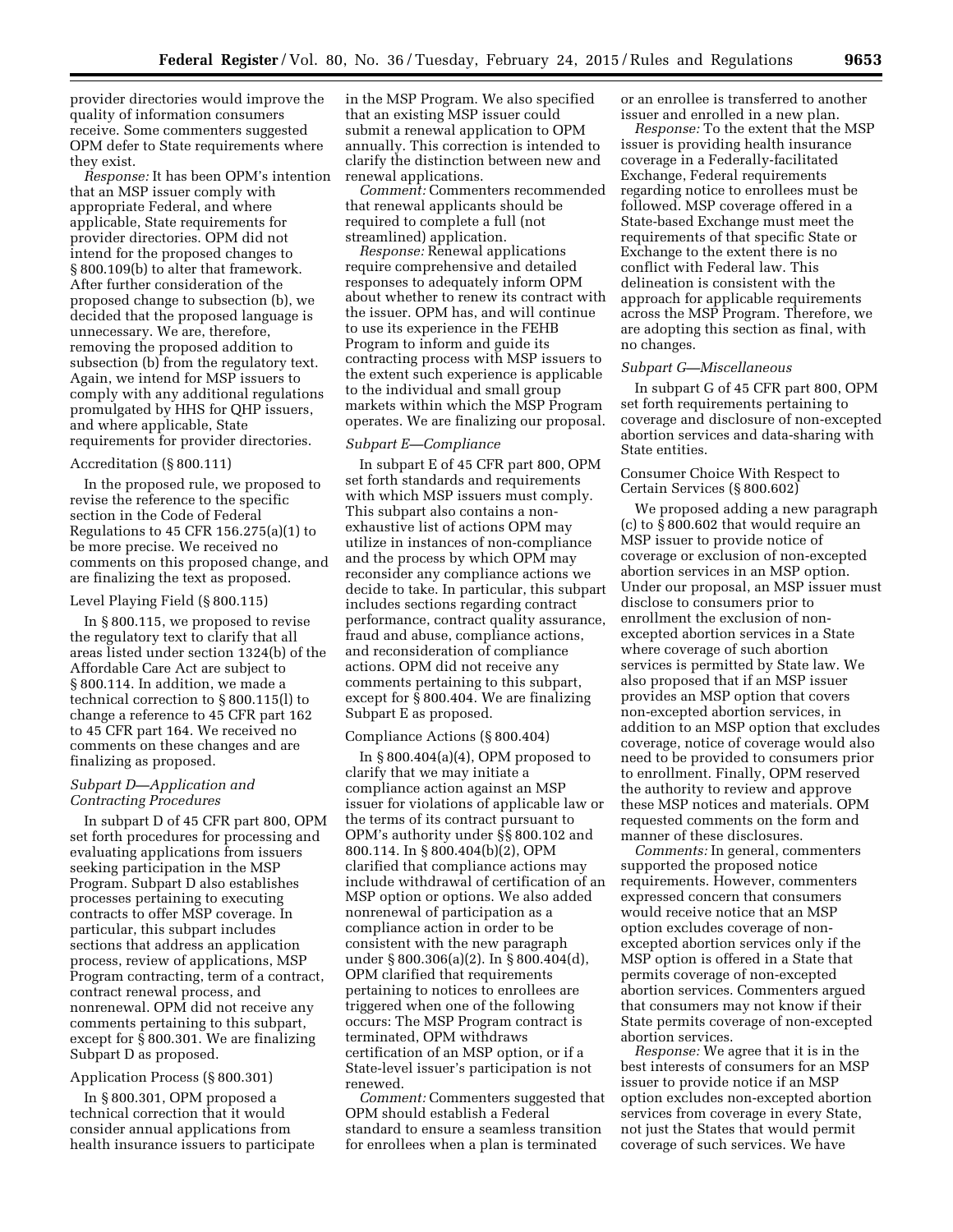amended the regulatory text to reflect this change.

*Comments:* Commenters also generally supported our proposal that an MSP issuer who offers an MSP option with coverage of non-excepted abortion services must provide notice of coverage of such services to consumers. We proposed that MSP issuers must provide this notice of coverage in a manner consistent with 45 CFR 147.200(a)(3) to meet the requirements of 45 CFR 156.280(f). Commenters offered a variety of suggestions on the form and manner of notices of coverage of non-excepted abortion services.

*Response:* We believe adding the disclosure and notice requirements will assist consumers in making informed decisions about their coverage options. Consumers should have accurate information on an MSP option's covered benefits, exclusions, and limitations. Therefore, we are finalizing this section as proposed, with changes to improve readability and clarity.

#### Disclosure of Information (§ 800.603)

OPM proposed this new section to clarify that OPM may use its discretion and authority to disclose information to State entities, including State Departments of Insurance and Exchanges, in order to keep such entities informed about the MSP Program and its issuers.

*Comments:* Commenters expressed concern that the language in the new section gives OPM but not States discretion to withhold information. Others supported the language in the new section, indicating that it will assist States in being better primary regulators.

*Response:* This section has been added to the rule to make it easier for States to obtain information from OPM on the MSP Program. This provision does not address disclosure of information from States to OPM, and therefore, this provision does not dictate information that a State may or may not withhold from OPM. We are finalizing this section as proposed.

## **Executive Orders 13563 and 12866; Regulatory Review**

OPM has examined the impact of this proposed rule as required by Executive Order 12866 on Regulatory Planning and Review (September 30, 1993) and Executive Order 13563 on Improving Regulation and Regulatory Review (January 18, 2011). Executive Orders 12866 and 13563 direct agencies to assess all costs and benefits of available regulatory alternatives and, if regulation is necessary, to select regulatory approaches that maximize net benefits (including potential economic,

environmental, public health and safety effects, distributive impacts, and equity). A regulatory impact analysis must be prepared for major rules with economically significant effects (\$100 million or more in any 1 year adjusted for inflation). Section 3(f) of Executive Order 12866 defines a ''significant regulatory action'' as an action that is likely to result in a rule that may:

(1) Have an annual effect on the economy of \$100 million or more in any one year or adversely affect in a material way a sector of the economy, productivity, competition, jobs, the environment, public health or safety, or State, local, or tribal government or communities;

(2) Create a serious inconsistency or otherwise interfere with an action taken or planned by another agency;

(3) Materially alter the budgetary impacts of entitlement grants, user fees, or loan programs, or the rights and obligations of recipients thereof; or

(4) Raise novel legal or policy issues arising out of legal mandates, the President's priorities, or the principles set forth in Executive Order 12866.

OPM will continue to generally operate the MSP Program as it previously had in plan year 2014. The regulatory changes in this final rule are for purposes of policy clarification, and any changes will have minimal impact on the administration of the Program. Administrative costs of the rule are generated both within OPM and by issuers offering MSP options. The costs that MSP issuers may incur are the same as those of QHPs, and as stated in 45 CFR part 156, will include: Accreditation, network adequacy standards, and quality reporting. The costs associated with MSP certification offset the costs that issuers would face were they to be certified by the State, or HHS on behalf of the State, to offer QHPs through the Exchange. For the 2014 plan year, there are approximately 371,000 consumers enrolled in MSP options and with an estimated average monthly premium of \$350, premiums collected by MSP issuers for consumers enrolled in MSP options are approximately \$1.4 billion this year. While the overall regulation and Program have a significant economic impact, this final rule provides for no substantial changes to the Program and is not economically significant.

We received one comment suggesting that the proposed rule could potentially have an economic impact of \$100 million or more per year. The commenter recommended OPM perform a full regulatory impact analysis.

Based on the analysis presented in our proposed rule and acknowledged above, the economic impact of this rule is not expected to exceed the \$100 million threshold.

## **Paperwork Reduction Act**

The Paperwork Reduction Act of 1995 6 requires that the U.S. Office of Management and Budget (OMB) approve all collections of information by a Federal agency from the public before they can be implemented. Respondents are not required to respond to any collection of information unless it displays a current valid OMB control number. OPM is not requiring any additional collections from MSP issuers or applicants seeking to become MSP issuers in this final rule. OPM continues to expect fewer than ten responsible entities to respond to all of the collections noted above. For that reason alone, the existing collections are exempt from the Paperwork Reduction Act.7

#### **Regulatory Flexibility Act**

The Regulatory Flexibility Act (RFA) 8 requires agencies to prepare an initial regulatory flexibility analysis to describe the impact of a rule on small entities, unless the head of the agency can certify that the rule would not have a significant economic impact on a substantial number of small entities. The RFA generally defines a ''small entity'' as—(1) A proprietary firm meeting the size standards of the Small Business Administration (SBA); (2) a not-for-profit organization that is not dominant in its field; or (3) a small government jurisdiction with a population of less than 50,000. States and individuals are not included in the definition of ''small entity.''

The RFA requires agencies to analyze options for regulatory relief of small businesses, if a proposed rule has a significant impact on a substantial number of small entities. For purposes of the RFA, small entities include small businesses, small non-profit organizations, and small government jurisdictions. Small businesses are those with sizes below thresholds established by the SBA. With respect to most health insurers, the SBA size standard is \$38.5 million in annual receipts.9 Issuers

9According to the SBA size standards, entities with average annual receipts of \$38.5 million or less would be considered small entities for North American Industry Classification System (NAICS) Code 524114 (Direct Health and Medical Insurance Carriers) (for more information, see ''Table of Size Standards Matched To North American Industry Classification System Codes,'' effective July 14, 2014, U.S. Small Business Administration, available at *<http://www.sba.gov>*).

<sup>6</sup> 44 U.S.C. chapter 35; see 5 CFR part 1320.

<sup>7</sup> 44 U.S.C. 3502(3)(A)(i).

<sup>8</sup> 5 U.S.C. 601 *et seq.*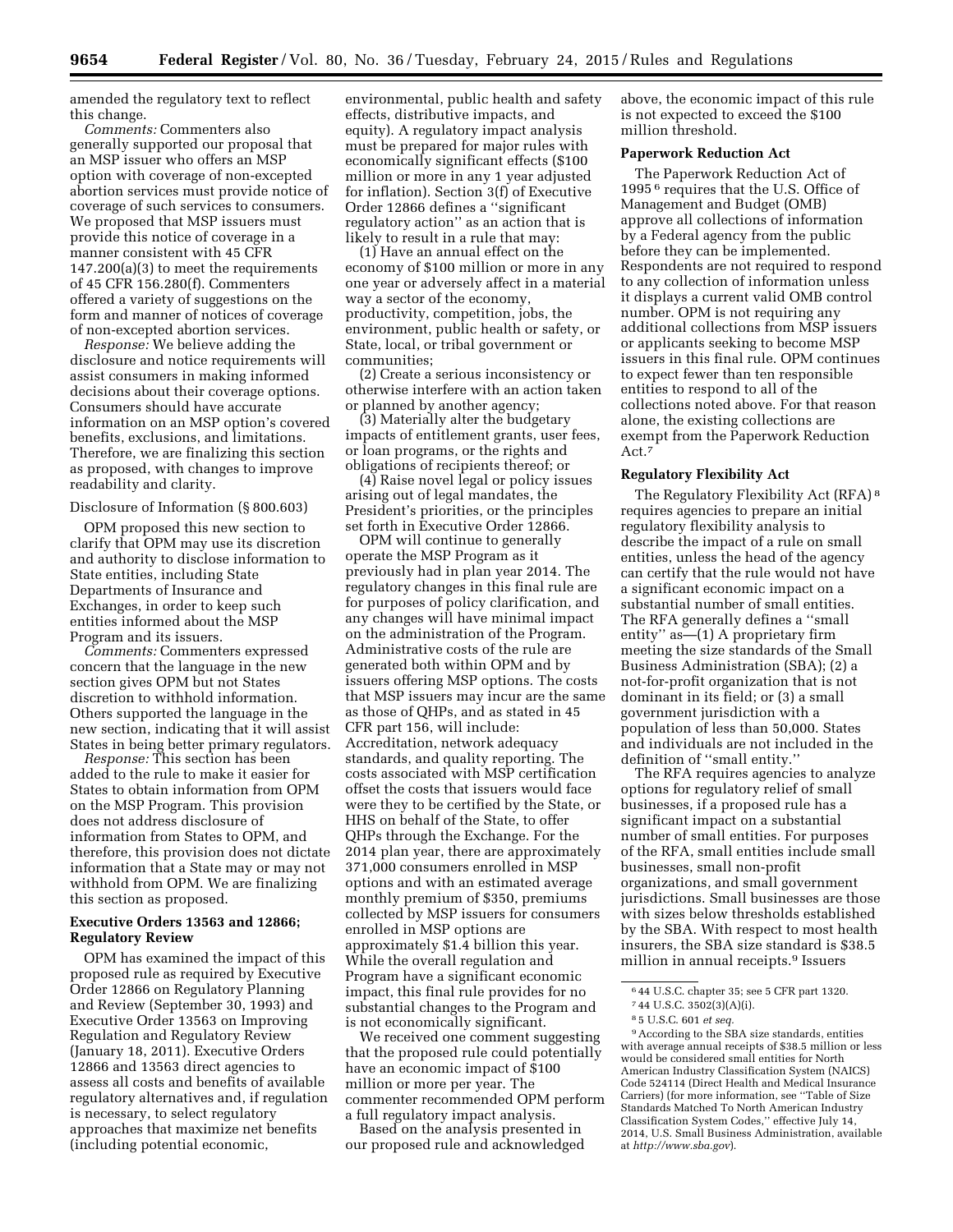could possibly be classified in 621491 (HMO Medical Centers) and, if this is the case, the SBA size standard would be \$32.5 million or less.

OPM does not think that small businesses with annual receipts less than \$38.5 million would likely have sufficient economies of scale to become MSP issuers or be part of a group of MSP issuers. Similarly, while the Director must enter into an MSP Program contract with at least one nonprofit entity, OPM does not think that small non-profit organizations would likely have sufficient economies of scale to become MSP issuers or be part of a group of MSP issuers. OPM does not think that this final rule would have a significant economic impact on a substantial number of small businesses with annual receipts less than \$38.5 million, because there are only a few health insurance issuers that could be considered small businesses. Moreover, while the Director must enter into an MSP contract with at least one nonprofit entity, OPM does not think that this final rule would have a significant economic impact on a substantial number of small non-profit organizations, because few health insurance issuers are small non-profit organizations.

OPM incorporates by reference previous analysis by HHS, which provides some insight into the number of health insurance issuers that could be small entities. Based on HHS data from Medical Loss Ratio (MLR) annual report submissions for the 2013 MLR reporting year, approximately 141 out of 500 issuers of health insurance coverage nationwide had total premium revenues of \$38.5 million or less.10 HHS estimates this data may overstate the actual number of small health insurance companies, since 77 percent of these small companies belong to larger holding groups, and many if not all of these small companies are likely to have non-health lines of business that would result in their revenues exceeding \$38.5 million. OPM concurs with this HHS analysis, and, thus, does not think that this final rule would have a significant economic impact on a substantial number of small entities.

Based on the foregoing, OPM is not preparing an analysis for the RFA because OPM has determined, and the Director certifies, that this final rule would not have a significant economic impact on a substantial number of small entities.

#### **Unfunded Mandates**

Section 202 of the Unfunded Mandates Reform Act of 1995 (UMRA) 11 requires that agencies assess anticipated costs and benefits, and take certain other actions before issuing a final rule that includes any Federal mandate that may result in expenditures in any one year by a State, local, or tribal governments, in the aggregate, or by the private sector, of \$100 million in 1995 dollars, updated annually for inflation. In 2015, that threshold is approximately \$154 million. UMRA does not address the total cost of a rule. Rather, it focuses on certain categories of costs, mainly those ''Federal mandate'' costs resulting from: (1) Imposing enforceable duties on State, local, or tribal governments, or on the private sector; or (2) increasing the stringency of conditions in, or decreasing the funding of, State, local, or tribal governments under entitlement programs.

This final rule does not place any Federal mandates on State, local, or Tribal governments, or on the private sector. This final rule would modify the MSP Program, a voluntary Federal program that provides health insurance issuers the opportunity to contract with OPM to offer MSP options on the Exchanges. Section 3 of UMRA excludes from the definition of ''Federal mandate'' duties that arise from participation in a voluntary Federal program. Accordingly, no analysis under UMRA is required.

## **Federalism**

Executive Order 13132 outlines fundamental principles of federalism, and requires the adherence to specific criteria by Federal agencies in the process of their formulation and implementation of policies that have ''substantial direct effects'' on the States, the relationship between the national government and States, or on the distribution of power and responsibilities among the various levels of government. Federal agencies promulgating regulations that have these federalism implications must consult with State and local officials, and describe the extent of their consultation and the nature of the concerns of State and local officials in the preamble to the regulation.

This final rule has federalism implications because it has direct effects on the States, the relationship between the national government and States, or on the distribution of power and responsibilities among various levels of

government. However, these sections of the regulation were not modified.

In compliance with the requirement of Executive Order 13132 that agencies examine closely any policies that may have federalism implications or limit the policy making discretion of the States, OPM has engaged in efforts to consult with and work cooperatively with affected State and local officials, including attending meetings of the NAIC and consulting with State insurance officials on an individual basis. It is expected OPM will continue to act in a similar fashion in enforcing the Affordable Care Act requirements. Throughout the process of administering the MSP Program and developing this final regulation, OPM has attempted to balance the States' interests in regulating health insurance issuers, and the statutory requirement to provide two MSP options in all Exchanges in the each States and the District of Columbia. By doing so, it is OPM's view that it has complied with the requirements of Executive Order 13132.

Pursuant to the requirements set forth in section 8(a) of Executive Order 13132, and by the signature affixed to this final regulation, OPM certifies that it has complied with the requirements of Executive Order 13132 for the attached regulation in a meaningful and timely manner.

#### **Congressional Review Act**

This final rule is subject to the Congressional Review Act provisions of the Small Business Regulatory Enforcement Fairness Act of 1996 (5 U.S.C. 801 *et seq.*), which specifies that before a rule can take effect, the Federal agency promulgating the rule must submit to each House of Congress and to the Comptroller General a report containing a copy of the rule along with other specified information. In accordance with this requirement, OPM has transmitted this rule to Congress and the Comptroller General for review.

## **List of Subjects in 5 CFR Part 800**

Administrative practice and procedure, Health care, Health insurance, Reporting and recordkeeping requirements.

Office of Personnel Management.

## **Katherine Archuleta,**

*Director.* 

Accordingly, the U.S. Office of Personnel Management is republishing part 800 to title 45, Code of Federal Regulations, as follows:

<sup>10</sup> 79 FR 70747. 11Public Law 104–4.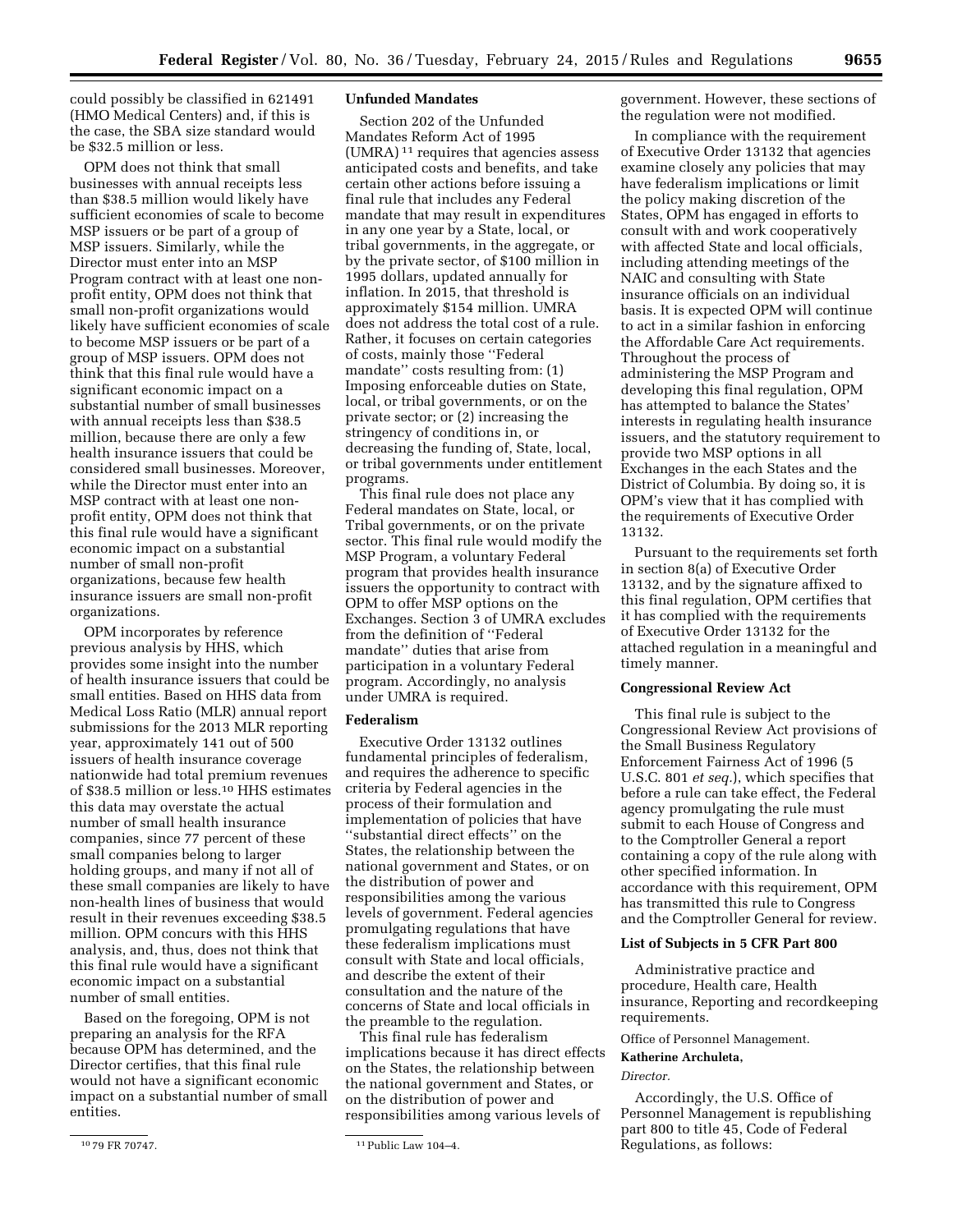## **PART 800—MULTI-STATE PLAN PROGRAM**

## **Subpart A—General Provisions and Definitions**

Sec.

800.10 Basis and scope. 800.20 Definitions.

## **Subpart B—Multi-State Plan Program Issuer Requirements**

- 800.101 General requirements.
- 800.102 Compliance with Federal law.
- 800.103 Authority to contract with issuers.
- 800.104 Phased expansion, etc.
- 800.105 Benefits.
- 800.106 Cost-sharing limits, advance payments of premium tax credits, and cost-sharing reductions.
- 800.107 Levels of coverage.
- 800.108 Assessments and user fees.
- 800.109 Network adequacy.
- 800.110 Service area.
- 800.111 Accreditation requirement.
- 800.112 Reporting requirements.
- 800.113 Benefit plan material or information.
- 800.114 Compliance with applicable State law.
- 800.115 Level playing field.
- 800.116 Process for dispute resolution.

## **Subpart C—Premiums Rating Factors, Medical Loss Ratios, and Risk Adjustment**

- 800.201 General requirements.
- 800.202 Rating factors.
- 800.203 Medical loss ratio.
- 800.204 Reinsurance, risk corridors, and risk adjustment.

## **Subpart D—Application and Contracting Procedures**

- 800.301 Application process.
- 800.302 Review of applications.
- 800.303 MSP Program contracting. 800.304 Term of the contract.
- 800.305 Contract renewal process.
- 800.306 Nonrenewal.

### **Subpart E—Compliance**

- 800.401 Contract performance.<br>800.402 Contract quality assure
- Contract quality assurance.
- 800.403 Fraud and abuse.
- 800.404 Compliance actions.
- 800.405 Reconsideration of compliance actions.

#### **Subpart F—Appeals by Enrollees of Denials of Claims for Payment or Service**

800.501 General requirements. 800.502 MSP issuer internal claims and appeals. 800.503 External review. 800.504 Judicial review.

## **Subpart G—Miscellaneous**

800.601 Reservation of authority. 800.602 Consumer choice with respect to certain services.

800.603 Disclosure of information.

**Authority:** Sec. 1334 of Pub. L. 111–148, 124 Stat. 119; Pub. L. 111–152, 124 Stat. 1029 (42 U.S.C. 18054).

## **Subpart A—General Provisions and Definitions**

#### **§ 800.10 Basis and scope.**

- (a) *Basis*. This part is based on the following sections of title I of the Affordable Care Act:
- (1) *1001.* Amendments to the Public
- Health Service Act.
- (2) *1302.* Essential Health Benefits Requirements.
- (3) *1311.* Affordable Choices of Health Benefit Plans.
	- (4) *1324.* Level Playing Field.
	- (5) *1334.* Multi-State Plans.

(6) *1341.* Transitional Reinsurance Program for Individual Market in Each State.

- (7) *1342.* Establishment of Risk Corridors for Plans in Individual and Small Group Markets.
	- (8) *1343.* Risk Adjustment.

(b) *Scope.* This part establishes standards for health insurance issuers to contract with the United States Office of Personnel Management (OPM) to offer Multi-State Plan (MSP) options to provide health insurance coverage on Exchanges for each State. It also establishes standards for appeal of a decision by OPM affecting the issuer's participation in the MSP Program and standards for an enrollee in an MSP option to appeal denials of payment or services by an MSP issuer.

## **§ 800.20 Definitions.**

For purposes of this part: *Actuarial value (AV)* has the meaning

given that term in 45 CFR 156.20. *Affordable Care Act* means the Patient Protection and Affordable Care Act (Pub. L. 111–148), as amended by the Health Care and Education Reconciliation Act of 2010 (Pub. L. 111– 152).

*Applicant* means an issuer or group of issuers that has submitted an application to OPM to be considered for participation in the Multi-State Plan Program.

*Benefit plan material or information*  means explanations or descriptions, whether printed or electronic, that describe a health insurance issuer's products. The term does not include a policy or contract for health insurance coverage.

*Cost sharing* has the meaning given that term in 45 CFR 155.20.

*Director* means the Director of the United States Office of Personnel Management.

*EHB-benchmark plan* has the meaning given that term in 45 CFR 156.20.

*Exchange* means a governmental agency or non-profit entity that meets the applicable requirements of 45 CFR part 155 and makes qualified health

plans (QHPs) and MSP options available to qualified individuals and qualified employers. Unless otherwise identified, this term refers to State Exchanges, regional Exchanges, subsidiary Exchanges, and a Federally-facilitated Exchange.

*Federal Employees Health Benefits Program* or *FEHB Program* means the health benefits program administered by the United States Office of Personnel Management pursuant to chapter 89 of title 5, United States Code.

*Group of issuers* means:

(1) A group of health insurance issuers that are affiliated either by common ownership and control or by common use of a nationally licensed service mark (as defined in this section); or

(2) An affiliation of health insurance issuers and an entity that is not an issuer but that owns a nationally licensed service mark (as defined in this section).

*Health insurance coverage* means benefits consisting of medical care (provided directly, through insurance or reimbursement, or otherwise) under any hospital or medical service policy or certificate, hospital or medical service plan contract, or health maintenance organization contract offered by a health insurance issuer. Health insurance coverage includes group health insurance coverage, individual health insurance coverage, and short-term, limited duration insurance.

*Health insurance issuer* or *issuer*  means an insurance company, insurance service, or insurance organization (including a health maintenance organization) that is required to be licensed to engage in the business of insurance in a State and that is subject to State law that regulates insurance (within the meaning of section 514(b)(2) of the Employee Retirement Income Security Act (ERISA)). This term does not include a group health plan as defined in 45 CFR 146.145(a).

*HHS* means the United States Department of Health and Human Services.

*Level of coverage* means one of four standardized actuarial values of plan coverage as defined by section 1302(d)(1) of the Affordable Care Act.

*Licensure* means the authorization obtained from the appropriate State official or regulatory authority to offer health insurance coverage in the State.

*Multi-State Plan Program issuer* or *MSP issuer* means a health insurance issuer or group of issuers (as defined in this section) that has a contract with OPM to offer health plans pursuant to section 1334 of the Affordable Care Act and meets the requirements of this part.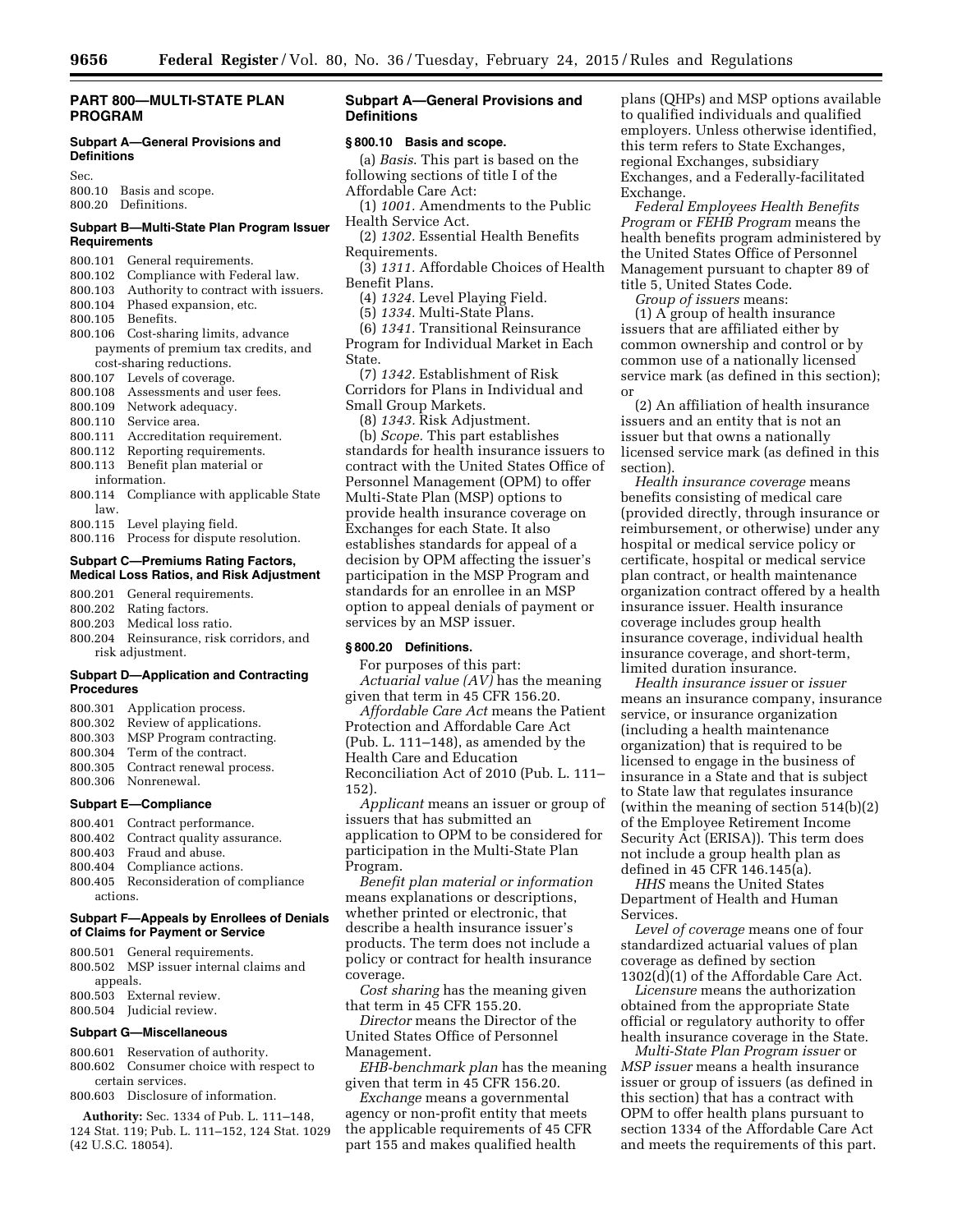*Multi-State Plan option* or *MSP option*  means a discrete pairing of a package of benefits with particular cost sharing (which does not include premium rates or premium rate quotes) that is offered pursuant to a contract with OPM pursuant to section 1334 of the Affordable Care Act and meets the requirements of 45 CFR part 800.

*Multi-State Plan Program* or *MSP Program* means the program administered by OPM pursuant to section 1334 of the Affordable Care Act.

*Nationally licensed service mark*  means a word, name, symbol, or device, or any combination thereof, that an issuer or group of issuers uses consistently nationwide to identify itself.

*Non-profit entity* means: (1) An organization that is incorporated under State law as a nonprofit entity and licensed under State law as a health insurance issuer; or

(2) A group of health insurance issuers licensed under State law, a substantial portion of which are incorporated under State law as nonprofit entities.

*OPM* means the United States Office of Personnel Management.

*Percentage of total allowed cost of benefits* has the meaning given that term in 45 CFR 156.20.

*Plan year* means a consecutive 12 month period during which a health plan provides coverage for health benefits. A plan year may be a calendar year or otherwise.

*Prompt payment* means a requirement imposed on a health insurance issuer to pay a provider or enrollee for a claimed benefit or service within a defined time period, including the penalty or consequence imposed on the issuer for failure to meet the requirement.

*Qualified Health Plan* or *QHP* means a health plan that has in effect a certification that it meets the standards described in subpart C of 45 CFR part 156 issued or recognized by each Exchange through which such plan is offered pursuant to the process described in subpart K of 45 CFR part 155.

*Rating* means the process, including rating factors, numbers, formulas, methodologies, and actuarial assumptions, used to set premiums for a health plan.

*Secretary* means the Secretary of the Department of Health and Human Services.

*SHOP* means a Small Business Health Options Program operated by an Exchange through which a qualified employer can provide its employees and their dependents with access to one or more qualified health plans (QHPs).

*Silver plan variation* has the meaning given that term in 45 CFR 156.400.

*Small employer* means, in connection with a group health plan with respect to a calendar year and a plan year, an employer who employed an average of at least one but not more than 100 employees on business days during the preceding calendar year and who employs at least one employee on the first day of the plan year. In the case of plan years beginning before January 1, 2016, a State may elect to define *small employer* by substituting ''50 employees'' for ''100 employees.''

*Standard plan* has the meaning given that term in 45 CFR 156.400.

*State Insurance Commissioner* means the commissioner or other chief insurance regulatory official of a State.

*State* means each of the 50 States or the District of Columbia.

*State-level issuer* means a health insurance issuer designated by the Multi-State Plan (MSP) issuer to offer an MSP option or MSP options. The Statelevel issuer may offer health insurance coverage through an MSP option in all or part of one or more States.

## **Subpart B—Multi-State Plan Program Issuer Requirements**

#### **§ 800.101 General requirements.**

An MSP issuer must: (a) *Licensed.* Be licensed as a health insurance issuer in each State where it offers health insurance coverage;

(b) *Contract with OPM.* Have a contract with OPM pursuant to this part;

(c) *Required levels of coverage.* Offer levels of coverage as required by § 800.107 of this part;

(d) *Eligibility and enrollment.* MSP options and MSP issuers must meet the same requirements for eligibility, enrollment, and termination of coverage as those that apply to QHPs and QHP issuers pursuant to 45 CFR part 155, subparts D, E, and H, and 45 CFR 156.250, 156.260, 156.265, 156.270, and 156.285;

(e) *Applicable to each MSP issuer.*  Ensure that each of its MSP options meets the requirements of this part;

(f) *Compliance.* Comply with all standards set forth in this part;

(g) *OPM direction and other legal requirements.* Timely comply with OPM instructions and directions and with other applicable law; and

(h) *Other requirements.* Meet such other requirements as determined appropriate by OPM, in consultation with HHS, pursuant to section 1334(b)(4) of the Affordable Care Act.

(i) *Non-discrimination.* MSP options and MSP issuers must comply with applicable Federal and State nondiscrimination laws, including the standards set forth in 45 CFR 156.125 and 156.200(e).

## **§ 800.102 Compliance with Federal law.**

(a) *Public Health Service Act.* As a condition of participation in the MSP Program, an MSP issuer must comply with applicable provisions of part A of title XXVII of the PHS Act. Compliance shall be determined by the Director.

(b) *Affordable Care Act.* As a condition of participation in the MSP Program, an MSP issuer must comply with applicable provisions of title I of the Affordable Care Act. Compliance shall be determined by the Director.

### **§ 800.103 Authority to contract with issuers.**

(a) *General.* OPM may enter into contracts with health insurance issuers to offer at least two MSP options on Exchanges and SHOPs in each State, without regard to any statutes that would otherwise require competitive bidding.

(b) *Non-profit entity.* In entering into contracts with health insurance issuers to offer MSP options, OPM will enter into a contract with at least one nonprofit entity as defined in § 800.20 of this part.

(c) *Group of issuers.* Any contract to offer MSP options may be with a group of issuers as defined in § 800.20 of this part.

(d) *Individual and group coverage.*  The contracts will provide for individual health insurance coverage and for group health insurance coverage for small employers.

#### **§ 800.104 Phased expansion, etc.**

(a) *Phase-in.* OPM may enter into a contract with a health insurance issuer to offer MSP options if the health insurance issuer agrees that:

(1) With respect to the first year for which the health insurance issuer offers MSP options, the health insurance issuer will offer MSP options in at least 60 percent of the States;

(2) With respect to the second such year, the health insurance issuer will offer the MSP options in at least 70 percent of the States;

(3) With respect to the third such year, the health insurance issuer will offer the MSP options in at least 85 percent of the States; and

(4) With respect to each subsequent year, the health insurance issuer will offer the MSP options in all States.

(b) *Partial coverage within a State.* (1) OPM may enter into a contract with an MSP issuer even if the MSP issuer's MSP options for a State cover fewer than all the service areas specified for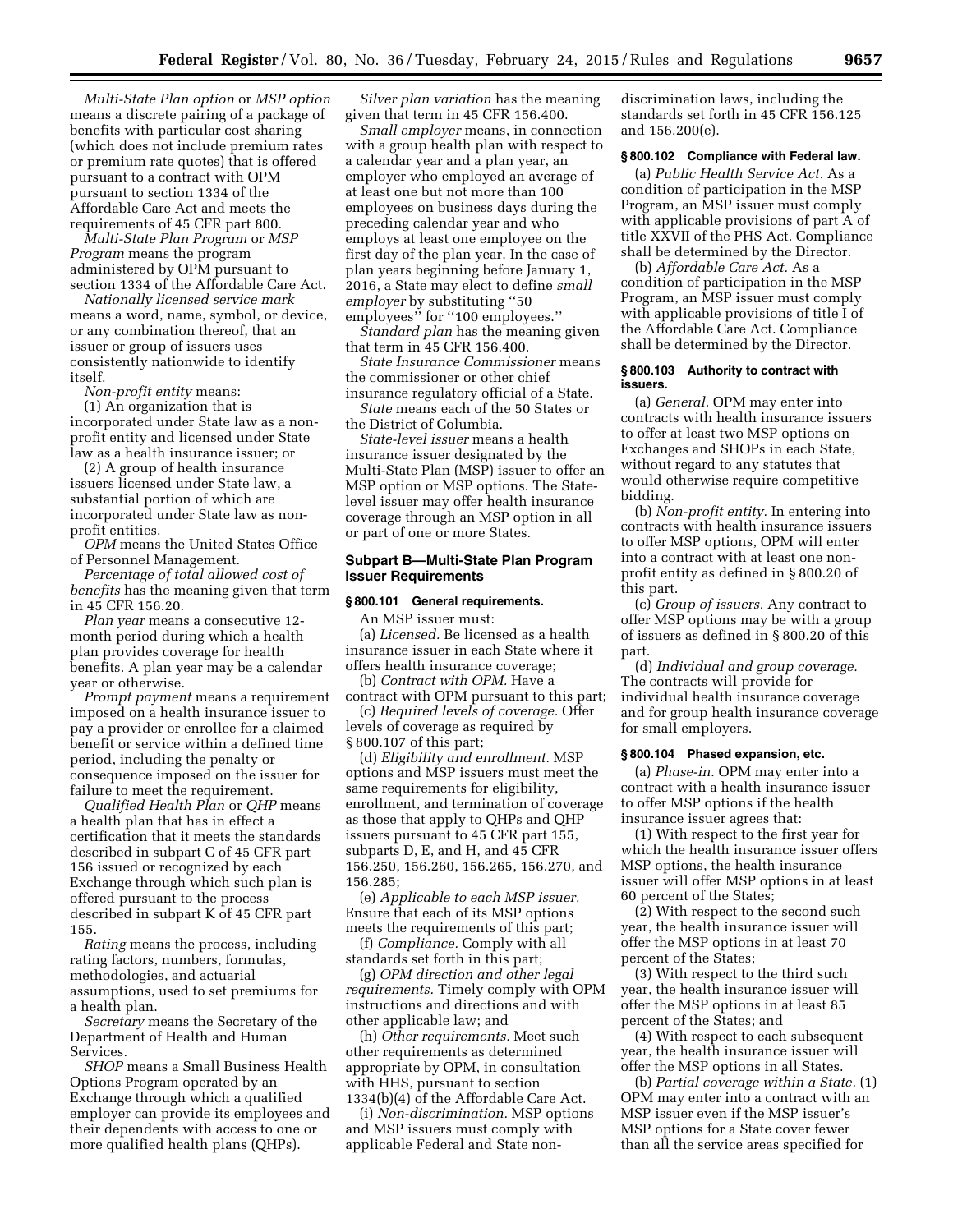that State pursuant to § 800.110 of this part.

(2) If an issuer offers both an MSP option and QHP on the same Exchange, an MSP issuer must offer MSP coverage in a service area or areas that is equal to the greater of:

(i) The QHP service area defined by the issuer or,

(ii) The service area specified for that State pursuant to § 800.110 of this part covered by the issuer's QHP.

(c) *Participation in SHOPs.* (1) An MSP issuer's participation in a Federally-facilitated SHOP must be consistent with the requirements for QHP issuers specified in 45 CFR 156.200(g).

(2) An MSP issuer must comply with State standards governing participation in a State-based SHOP, consistent with § 800.114. For these State-based SHOP standards, OPM retains discretion to allow an MSP issuer to phase-in SHOP participation in States pursuant to section 1334(e) of the Affordable Care Act.

(d) *Licensed where offered.* OPM may enter into a contract with an MSP issuer who is not licensed in every State, provided that the issuer is licensed in every State where it offers MSP coverage through any Exchanges in that State and demonstrates to OPM that it is making a good faith effort to become licensed in every State consistent with the timeframe in paragraph (a) of this section.

#### **§ 800.105 Benefits.**

(a) *Package of benefits.* (1) An MSP issuer must offer a package of benefits that includes the essential health benefits (EHB) described in section 1302 of the Affordable Care Act for each MSP option within a State.

(2) The package of benefits referred to in paragraph (a)(1) of this section must comply with section 1302 of the Affordable Care Act, as well as any applicable standards set by OPM and any applicable standards set by HHS.

(b) *Package of benefits options.* (1) An MSP issuer must offer at least one uniform package of benefits in each State that is substantially equal to:

(i) The EHB-benchmark plan in each State in which it operates; or

(ii) Any EHB-benchmark plan selected by OPM under paragraph (c) of this section.

(2) An issuer applying to participate in the MSP Program may select either or both of the package of benefits options described in paragraph (b)(1) of this section in its application. In each State, the issuer may choose one EHBbenchmark for each product it offers.

(3) An MSP issuer must comply with any State standards relating to

substitution of benchmark benefits or standard benefit designs.

(c) *OPM selection of benchmark plans.* (1) The OPM-selected EHBbenchmark plans are the three largest Federal Employees Health Benefits (FEHB) Program plan options, as identified by HHS pursuant to section 1302(b) of the Affordable Care Act, and as supplemented pursuant to paragraphs (c)(2) through (5) of this section.

(2) Any EHB-benchmark plan selected by OPM under paragraph (c)(1) lacking coverage of pediatric oral services or pediatric vision services must be supplemented by the addition of the entire category of benefits from the largest Federal Employee Dental and Vision Insurance Program (FEDVIP) dental or vision plan options, respectively, pursuant to 45 CFR 156.110(b) and section 1302(b) of the Affordable Care Act.

(3) In all States where an MSP issuer uses the OPM-selected EHB-benchmark plan, the MSP issuer may manage formularies around the needs of anticipated or actual users, subject to approval by OPM.

(4) An MSP issuer must follow the definition of habilitative services and devices as follows:

(i) An MSP issuer must follow the Federal definitions where HHS specifically defines habilitative services and devices if the State does not define the term, if the State defines the term in a conflicting way, or if the State definition is less stringent than the Federal definition.

(ii) An MSP issuer must follow State definitions where the State specifically defines the habilitative services and devices category pursuant to 45 CFR 156.110(f) and the State definition is not in conflict with the Federal definition or goes above the standards set in the Federal definition.

(iii) In the case of any State that does not define this category and absent a clearly applicable Federal definition, if any OPM-selected EHB-benchmark plan lacks coverage of habilitative services and devices, OPM may determine what habilitative services and devices are to be included in that EHB-benchmark plan.

(5) Any EHB-benchmark plan selected by OPM under paragraph (c)(1) of this section must include, for each State, any State-required benefits enacted before December 31, 2011, that are included in the State's EHB-benchmark plan as described in paragraph  $(b)(1)(i)$  of this section, or specific to the market in which the plan is offered.

(d) *OPM approval.* An MSP issuer's package of benefits, including its formulary, must be submitted for

approval by OPM, which will review a package of benefits proposed by an MSP issuer and determine if it is substantially equal to an EHBbenchmark plan described in paragraph (b)(1) of this section, pursuant to standards set forth by OPM and any applicable standards set forth by HHS, including 45 CFR 156.115, 156.122, and 156.125.

(e) *State payments for additional State-required benefits.* If a State requires that benefits in addition to the benchmark package be offered to MSP enrollees in that State, then pursuant to section 1334(c)(2) of the Affordable Care Act, the State must defray the cost of such additional benefits by making payments either to the enrollee or to the MSP issuer on behalf of the enrollee.

### **§ 800.106 Cost-sharing limits, advance payments of premium tax credits, and costsharing reductions.**

(a) *Cost-sharing limits.* For each MSP option it offers, an MSP issuer must ensure that the cost-sharing provisions of the MSP option comply with section 1302(c) of the Affordable Care Act, as well as any applicable standards set by OPM or HHS.

(b) *Advance payments of premium tax credits and cost-sharing reductions.* For each MSP option it offers, an MSP issuer must ensure that an eligible individual receives the benefit of advance payments of premium tax credits under section 36B of the Internal Revenue Code and the cost-sharing reductions under section 1402 of the Affordable Care Act. An MSP issuer must also comply with any applicable standards set by OPM or HHS.

#### **§ 800.107 Levels of coverage.**

(a) *Silver and gold levels of coverage required.* An MSP issuer must offer at least one MSP option at the silver level of coverage and at least one MSP option at the gold level of coverage on each Exchange in which the issuer is certified to offer an MSP option pursuant to a contract with OPM.

(b) *Bronze or platinum metal levels of coverage permitted.* Pursuant to a contract with OPM, an MSP issuer may offer one or more MSP options at the bronze level of coverage or the platinum level of coverage, or both, on any Exchange or SHOP in any State.

(c) *Child-only plans.* For each level of coverage, the MSP issuer must offer a child-only MSP option at the same level of coverage as any health insurance coverage offered to individuals who, as of the beginning of the plan year, have not attained the age of 21.

(d) *Plan variations for the reduction or elimination of cost-sharing.* An MSP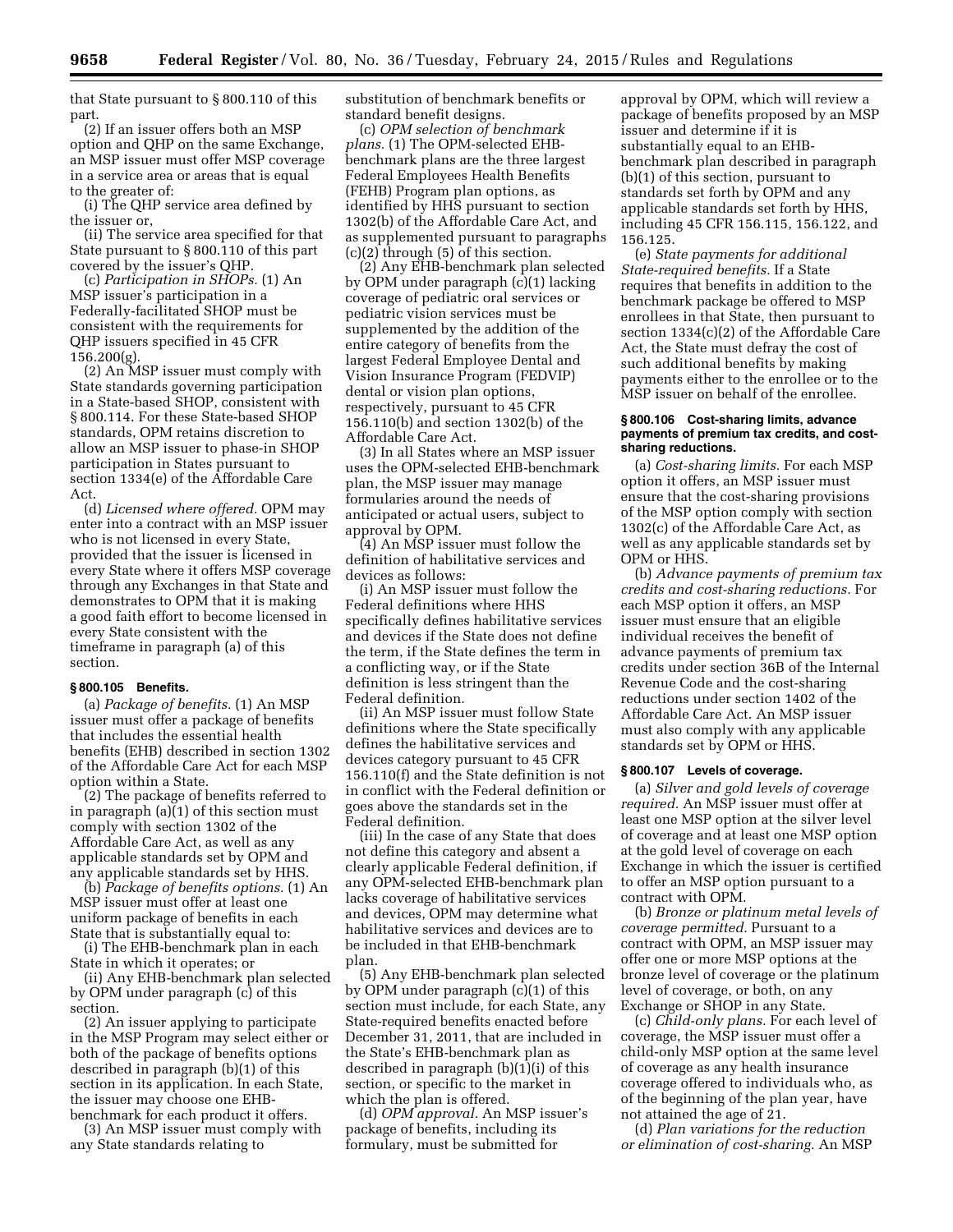issuer must comply with section 1402 of the Affordable Care Act, as well as any applicable standards set by OPM or HHS.

(e) *OPM approval.* An MSP issuer must submit the levels of coverage plans and plan variations to OPM for review and approval by OPM.

### **§ 800.108 Assessments and user fees.**

(a) *Discretion to charge assessment and user fees.* Beginning in plan year 2015, OPM may require an MSP issuer to pay an assessment or user fee as a condition of participating in the MSP Program.

(b) *Determination of amount.* The amount of the assessment or user fee charged by OPM for a plan year is the amount determined necessary by OPM to meet the costs of OPM's functions under the Affordable Care Act for a plan year, including but not limited to such functions as entering into contracts with, certifying, recertifying, decertifying, and overseeing MSP options and MSP issuers for that plan year. The amount of the assessment or user fee charged by OPM will be offset against the assessment or user fee amount required by any State-based Exchange or federally-facilitated Exchange such that the total of all assessments and user fees paid by the MSP issuer for the year for the MSP option shall be no greater than nor less than the amount of the assessment or user fee paid by QHP issuers in that State-based Exchange or federallyfacilitated Exchange for that year.

(c) Process for collecting MSP assessment or user fees. OPM may require an MSP issuer to make payment of the MSP Program assessment or user fee amount directly to OPM, or may establish other mechanisms for the collection process.

#### **§ 800.109 Network adequacy.**

(a) *General requirement.* An MSP issuer must ensure that the provider network of each of its MSP options, as available to all enrollees, meets the following standards:

(1) Maintains a network that is sufficient in number and types of providers to assure that all services will be accessible without unreasonable delay;

(2) Is consistent with the network adequacy provisions of section 2702(c) of the Public Health Service Act; and

(3) Includes essential community providers in compliance with 45 CFR 156.235.

(b) *Provider directory.* An MSP issuer must make its provider directory for an MSP option available to the Exchange for publication online pursuant to

guidance from the Exchange and to potential enrollees in hard copy, upon request. In the provider directory, an MSP issuer must identify providers that are not accepting new patients.

(c) *OPM guidance.* OPM will issue guidance containing the criteria and standards that it will use to determine the adequacy of a provider network.

#### **§ 800.110 Service area.**

An MSP issuer must offer an MSP option within one or more service areas in a State defined by each Exchange pursuant to 45 CFR 155.1055. If an Exchange permits issuers to define their service areas, an MSP issuer must obtain OPM's approval for its proposed service areas. Pursuant to § 800.104 of this part, OPM may enter into a contract with an MSP issuer even if the MSP issuer's MSP options for a State cover fewer than all the service areas specified for that State. MSP options will follow the same standards for service areas for QHPs pursuant to 45 CFR 155.1055.

## **§ 800.111 Accreditation requirement.**

(a) General requirement. An MSP issuer must be or become accredited consistent with the requirements for QHP issuers specified in section 1311 of the Affordable Care Act and 45 CFR 156.275(a)(1).

(b) *Release of survey.* An MSP issuer must authorize the accrediting entity that accredits the MSP issuer to release to OPM and to the Exchange a copy of its most recent accreditation survey, together with any survey-related information that OPM or an Exchange may require, such as corrective action plans and summaries of findings.

(c) *Timeframe for accreditation.* An MSP issuer that is not accredited as of the date that it enters into a contract with OPM must become accredited within the timeframe established by OPM as authorized by 45 CFR 155.1045.

### **§ 800.112 Reporting requirements.**

(a) *OPM specification of reporting requirements.* OPM will specify the data and information that must be reported by an MSP issuer, including data permitted or required by the Affordable Care Act and such other data as OPM may determine necessary for the oversight and administration of the MSP Program. OPM will also specify the form, manner, processes, and frequency for the reporting of data and information. The Director may require that MSP issuers submit claims payment and enrollment data to facilitate OPM's oversight and administration of the MSP Program in a manner similar to the FEHB Program.

(b) *Quality and quality improvement standards.* An MSP issuer must comply with any standards required by OPM for reporting quality and quality improvement activities, including but not limited to implementation of a quality improvement strategy, disclosure of quality measures to enrollees and prospective enrollees, reporting of pediatric quality measures, and implementation of rating and enrollee satisfaction surveys, which will be similar to standards under section 1311(c)(1)(E), (H), and (I), (c)(3), and (c)(4) of the Affordable Care Act.

## **§ 800.113 Benefit plan material or information.**

(a) *Compliance with Federal and State law.* An MSP issuer must comply with Federal and State laws relating to benefit plan material or information, including the provisions of this section and guidance issued by OPM specifying its standards, process, and timeline for approval of benefit plan material or information.

(b) *General standards for MSP applications and notices.* An MSP issuer must provide all applications and notices to enrollees in accordance with the standards described in 45 CFR 155.205(c). OPM may establish additional standards to meet the needs of MSP enrollees.

(1) *Accuracy.* An MSP issuer is responsible for the accuracy of its benefit plan material or information.

(2) *Truthful, not misleading, no material omissions, and plain language.*  All benefit plan material or information must be:

(i) Truthful, not misleading, and without material omissions; and

(ii) Written in plain language, as defined in section 1311(e)(3)(B) of the Affordable Care Act.

(3) *Uniform explanation of coverage documents and standardized definitions.* An MSP issuer must comply with the provisions of section 2715 of the PHS Act and regulations issued to implement that section.

(4) *OPM review and approval of benefit plan material or information.*  OPM may request an MSP issuer to submit to OPM benefit plan material or information, as defined in § 800.20. OPM reserves the right to review and approve benefit plan material or information to ensure that an MSP issuer complies with Federal and State laws, and the standards prescribed by OPM with respect to benefit plan material or information.

(5) *Statement on certification by OPM.*  An MSP issuer may include a statement in its benefit plan material or information that: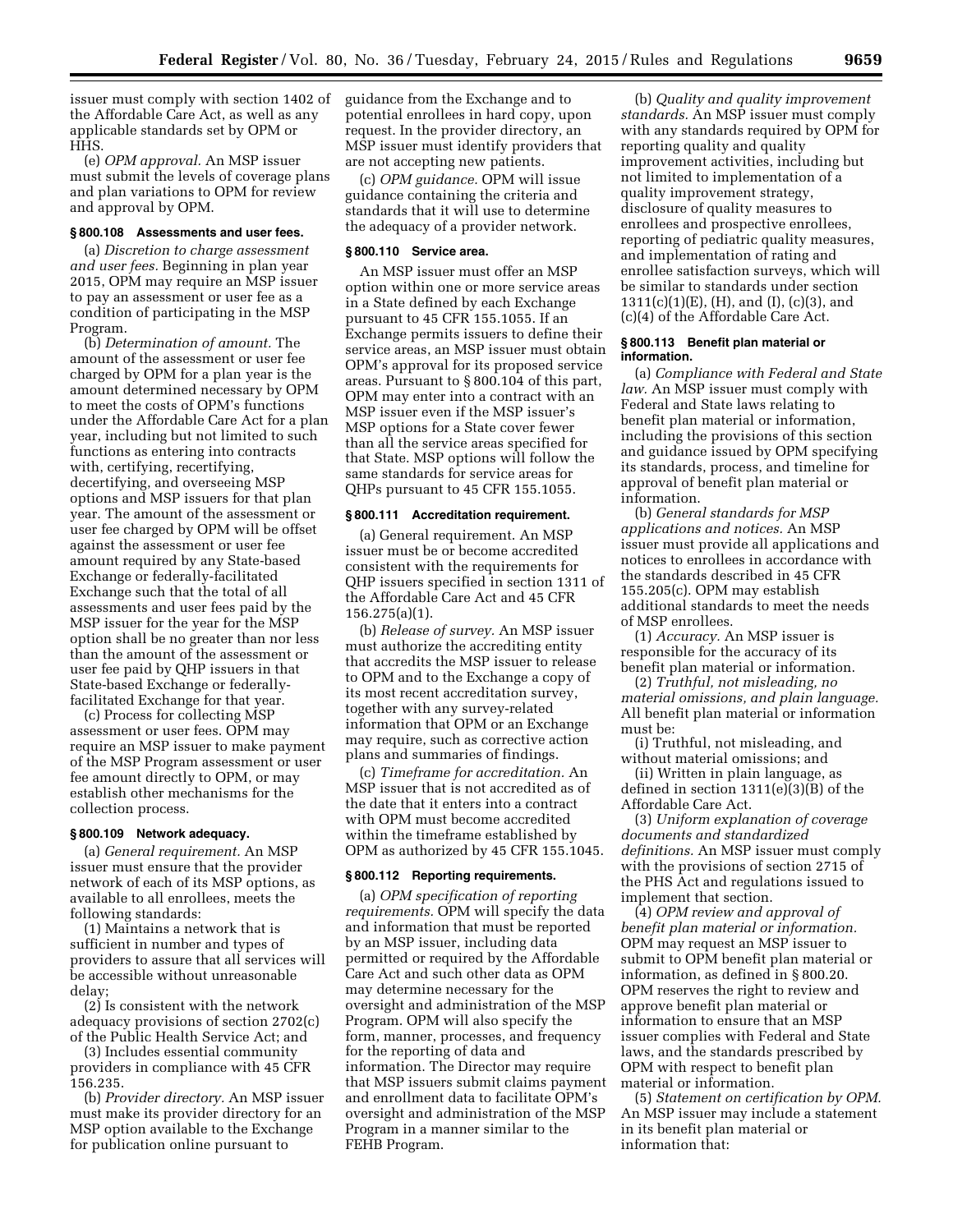(i) OPM has certified the MSP option as eligible to be offered on the Exchange; and

(ii) OPM monitors the MSP option for compliance with all applicable law.

## **§ 800.114 Compliance with applicable State law.**

(a) *Compliance with State law.* An MSP issuer must, with respect to each of its MSP options, generally comply with State law pursuant to section 1334(b)(2) of the Affordable Care Act. However, the MSP options and MSP issuers are not subject to State laws that:

(1) Are inconsistent with section 1334 of the Affordable Care Act or this part;

(2) Prevent the application of a requirement of part A of title XXVII of the PHS Act; or

(3) Prevent the application of a requirement of title I of the Affordable Care Act.

(b) *Determination of inconsistency.*  After consultation with the State and HHS, OPM reserves the right to determine, in its judgment, as effectuated through an MSP Program contract, these regulations, or OPM guidance, whether the standards set forth in paragraph (a) of this section are satisfied with respect to particular State laws.

### **§ 800.115 Level playing field.**

An MSP issuer must, with respect to each of its MSP options, meet the following requirements in order to ensure a level playing field, subject to § 800.114:

(a) *Guaranteed renewal.* Guarantee that an enrollee can renew enrollment in an MSP option in compliance with sections 2703 and 2742 of the PHS Act;

(b) *Rating.* In proposing premiums for OPM approval, use only the rating factors permitted under section 2701 of the PHS Act and State law;

(c) *Preexisting conditions.* Not impose any preexisting condition exclusion and comply with section 2704 of the PHS Act;

(d) *Non-discrimination.* Comply with section 2705 of the PHS Act;

(e) *Quality improvement and reporting.* Comply with all Federal and State quality improvement and reporting requirements. Quality improvement and reporting means quality improvement as defined in section 1311(h) of the Affordable Care Act and quality improvement plans or strategies required under State law, and quality reporting as defined in section 2717 of the PHS Act and section 1311(g) of the Affordable Care Act. Quality improvement also includes activities such as, but not limited to, implementation of a quality

improvement strategy, disclosure of quality measures to enrollees and prospective enrollees, and reporting of pediatric quality measures, which will be similar to standards under section 1311(c)(1)(E), (H), and (I) of the Affordable Care Act;

(f) *Fraud and abuse.* Comply with all Federal and State fraud and abuse laws;

(g) *Licensure.* Be licensed in every State in which it offers an MSP option;

(h) *Solvency and financial requirements.* Comply with the solvency standards set by each State in which it offers an MSP option;

(i) *Market conduct.* Comply with the market conduct standards of each State in which it offers an MSP option;

(j) *Prompt payment.* Comply with applicable State law in negotiating the terms of payment in contracts with its providers and in making payments to claimants and providers;

(k) *Appeals and grievances.* Comply with Federal standards under section 2719 of the PHS Act for appeals and grievances relating to adverse benefit determinations, as described in subpart F of this part;

(l) *Privacy and confidentiality.*  Comply with all Federal and State privacy and security laws and requirements, including any standards required by OPM in guidance or contract, which will be similar to the standards contained in 45 CFR part 164 and applicable State law; and

(m) *Benefit plan material or information.* Comply with Federal and State law, including § 800.113 of this part.

#### **§ 800.116 Process for dispute resolution.**

(a) *Determinations about applicability of State law under section 1334(b)(2) of the Affordable Care Act.* In the event of a dispute about the applicability to an MSP option or MSP issuer of a State law, the State may request that OPM reconsider a determination that an MSP option or MSP issuer is not subject to such State law.

(b) *Required demonstration.* A State making a request under paragraph (a) of this section must demonstrate that the State law at issue:

(1) Is not inconsistent with section 1334 of the Affordable Care Act or this part;

(2) Does not prevent the application of a requirement of part A of title XXVII of the PHS Act; and

(3) Does not prevent the application of a requirement of title I of the Affordable Care Act.

(c) *Request for review.* The request must be in writing and include contact information, including the name, telephone number, email address, and

mailing address of the person or persons whom OPM may contact regarding the request for review. The request must be in such form, contain such information, and be submitted in such manner and within such timeframe as OPM may prescribe.

(1) The requester may submit to OPM any relevant information to support its request.

(2) OPM may obtain additional information relevant to the request from any source as it may, in its judgment, deem necessary. OPM will provide the requester with a copy of any additional information it obtains and provide an opportunity for the requester to respond (including by submission of additional information or explanation).

(3) OPM will issue a written decision within 60 calendar days after receiving the written request, or after the due date for a response under paragraph (c)(2) of this section, whichever is later, unless a different timeframe is agreed upon.

(4) OPM's written decision will constitute final agency action that is subject to review under the Administrative Procedure Act in the appropriate U.S. district court. Such review is limited to the record that was before OPM when OPM made its decision.

## **Subpart C—Premiums, Rating Factors, Medical Loss Ratios, and Risk Adjustment**

## **§ 800.201 General requirements.**

(a) *Premium negotiation.* OPM will negotiate annually with an MSP issuer, on a State by State basis, the premiums for each MSP option offered by that issuer in that State. Such negotiations may include negotiations about the costsharing provisions of an MSP option.

(b) *Duration.* Premiums will remain in effect for the plan year.

(c) *Guidance on rate development.*  OPM will issue guidance addressing methods for the development of premiums for the MSP Program. That guidance will follow State rating standards generally applicable in a State, to the greatest extent practicable.

(d) *Calculation of actuarial value.* An MSP issuer must calculate actuarial value in the same manner as QHP issuers under section 1302(d) of the Affordable Care Act, as well as any applicable standards set by OPM or HHS.

(e) *OPM rate review process.* An MSP issuer must participate in the rate review process established by OPM to negotiate rates for MSP options. The rate review process established by OPM will be similar to the process established by HHS pursuant to section 2794 of the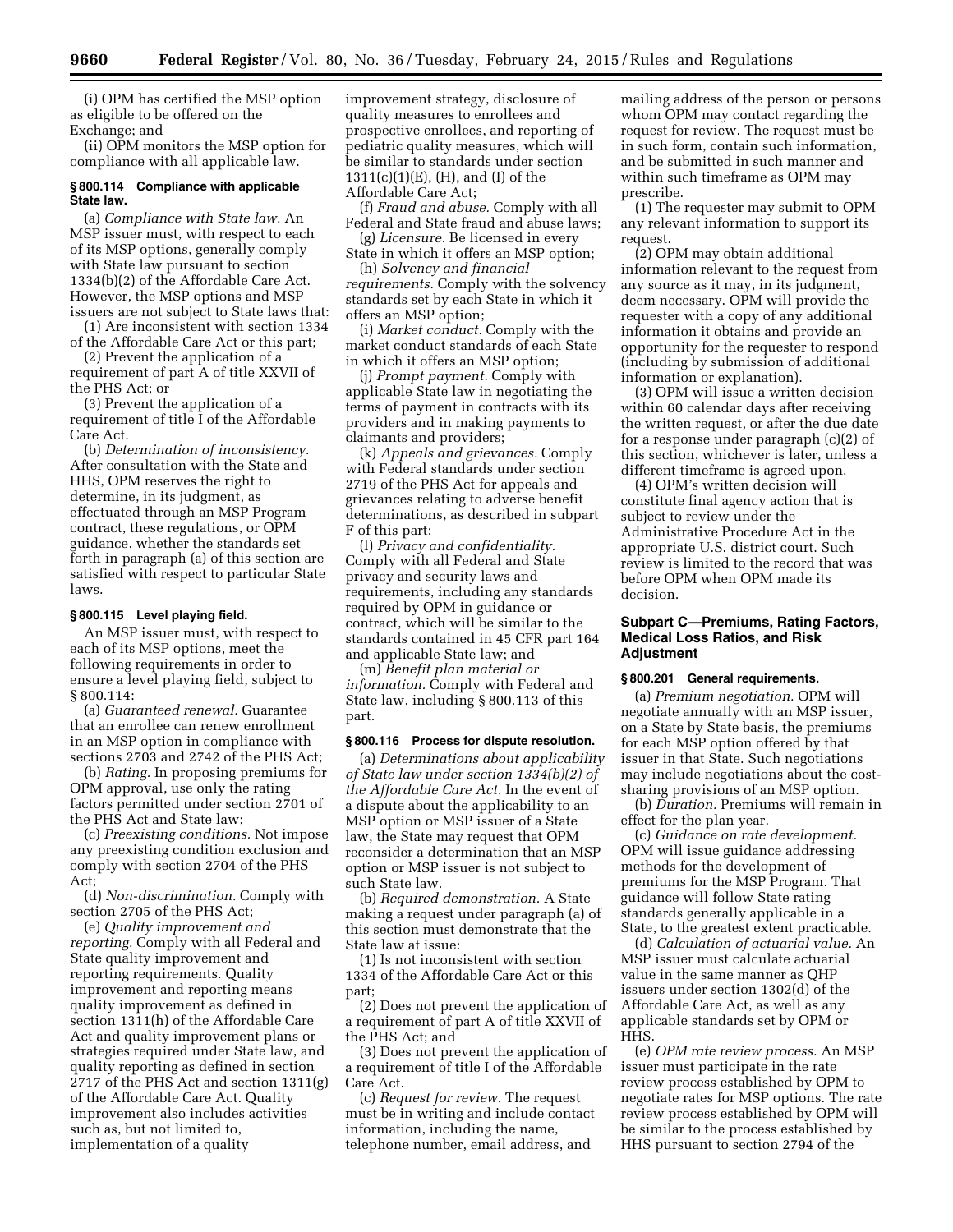PHS Act and disclosure and review standards established under 45 CFR part 154.

(f) *State effective rate review.* With respect to its MSP options, an MSP issuer is subject to a State's rate review process, including a State's Effective Rate Review Program established by HHS pursuant to section 2794 of the PHS Act and 45 CFR part 154. In the event HHS is reviewing rates for a State pursuant to section 2794 of the PHS Act, HHS will defer to OPM's judgment regarding the MSP options' proposed rate increase. If a State withholds approval of an MSP option and OPM determines, in its discretion, that the State's action would prevent OPM from administrating the MSP Program, OPM retains authority to make the final decision to approve rates for participation in the MSP Program, notwithstanding the absence of State approval.

(g) *Single risk pool.* An MSP issuer must consider all enrollees in an MSP option to be in the same risk pool as all enrollees in all other health plans in the individual market or the small group market, respectively, in compliance with section 1312(c) of the Affordable Care Act, 45 CFR 156.80, and any applicable Federal or State laws and regulations implementing that section.

## **§ 800.202 Rating factors.**

(a) *Permissible rating factors.* In proposing premiums for each MSP option, an MSP issuer must use only the rating factors permitted under section 2701 of the PHS Act.

(b) *Application of variations based on age or tobacco use.* Rating variations permitted under section 2701 of the PHS Act must be applied by an MSP issuer based on the portion of the premium attributable to each family member covered under the coverage in accordance with any applicable Federal or State laws and regulations implementing section 2701(a) of the PHS Act.

(c) *Age rating.* For age rating, an MSP issuer must use the ratio established by the State in which the MSP option is offered, if it is less than 3:1.

(1) *Age bands.* An MSP issuer must use the uniform age bands established under HHS regulations implementing section 2701(a) of the PHS Act.

(2) *Age curves.* An MSP issuer must use the age curves established under HHS regulations implementing section 2701(a) of the PHS Act, or age curves established by a State pursuant to HHS regulations.

(d) *Rating areas.* An MSP issuer must use the rating areas appropriate to the State in which the MSP option is offered

and established under HHS regulations implementing section 2701(a) of the PHS Act.

(e) *Tobacco rating.* An MSP issuer must apply tobacco use as a rating factor in accordance with any applicable Federal or State laws and regulations implementing section 2701(a) of the PHS Act.

(f) *Wellness programs.* An MSP issuer must comply with any applicable Federal or State laws and regulations implementing section 2705 of the PHS Act.

## **§ 800.203 Medical loss ratio.**

(a) *Required medical loss ratio.* An MSP issuer must attain:

(1) The medical loss ratio (MLR) required under section 2718 of the PHS Act and regulations promulgated by HHS; and

(2) Any MSP-specific MLR that OPM may set in the best interests of MSP enrollees or that is necessary to be consistent with a State's requirements with respect to MLR.

(b) *Consequences of not attaining required medical loss ratio.* If an MSP issuer fails to attain an MLR set forth in paragraph (a) of this section, OPM may take any appropriate action, including but not limited to intermediate sanctions, such as suspension of marketing, decertifying an MSP option in one or more States, or terminating an MSP issuer's contract pursuant to § 800.404 of this part.

#### **§ 800.204 Reinsurance, risk corridors, and risk adjustment.**

(a) *Transitional reinsurance program.*  An MSP issuer must comply with section 1341 of the Affordable Care Act, 45 CFR part 153, and any applicable Federal or State regulations under section 1341 that set forth requirements to implement the transitional reinsurance program for the individual market.

(b) *Temporary risk corridors program.*  An MSP issuer must comply with section 1342 of the Affordable Care Act, 45 CFR part 153, and any applicable Federal regulations under section 1342 that set forth requirements to implement the risk corridor program.

(c) *Risk adjustment program.* An MSP issuer must comply with section 1343 of the Affordable Care Act, 45 CFR part 153, and any applicable Federal or State regulations under section 1343 that set forth requirements to implement the risk adjustment program.

## **Subpart D—Application and Contracting Procedures**

### **§ 800.301 Application process.**

(a) Acceptance of applications. Without regard to 41 U.S.C. 6101(b)–(d), or any other statute requiring competitive bidding, OPM may consider annual applications from health insurance issuers, including groups of health insurance issuers as defined in § 800.20, to participate in the MSP Program. If OPM determines that it is not beneficial for the MSP Program to consider new issuer applications for an upcoming year, OPM will issue a notice to that effect. Each existing MSP issuer may complete a renewal application annually.

(b) *Form and manner of applications.*  An applicant must submit to OPM, in the form and manner and in accordance with the timeline specified by OPM, the information requested by OPM for determining whether an applicant meets the requirements of this part.

## **§ 800.302 Review of applications.**

(a) *Determinations.* OPM will determine if an applicant meets the requirements of this part. If OPM determines that an applicant meets the requirements of this part, OPM may accept the applicant to enter into contract negotiations with OPM to participate in the MSP Program.

(b) *Requests for additional information.* OPM may request additional information from an applicant before making a decision about whether to enter into contract negotiations with that applicant to participate in the MSP Program.

(c) *Declination of application.* If, after reviewing an application to participate in the MSP Program, OPM declines to enter into contract negotiations with the applicant, OPM will inform the applicant in writing of the reasons for that decision.

(d) *Discretion.* The decision whether to enter into contract negotiations with a health insurance issuer who has applied to participate in the MSP Program is committed to OPM's discretion.

(e) *Impact on future applications.*  OPM's declination of an application to participate in the MSP Program will not preclude the applicant from submitting an application for a subsequent year to participate in the MSP Program.

## **§ 800.303 MSP Program contracting.**

(a) *Participation in MSP Program.* To become an MSP issuer, the applicant and the Director or the Director's designee must sign a contract that meets the requirements of this part.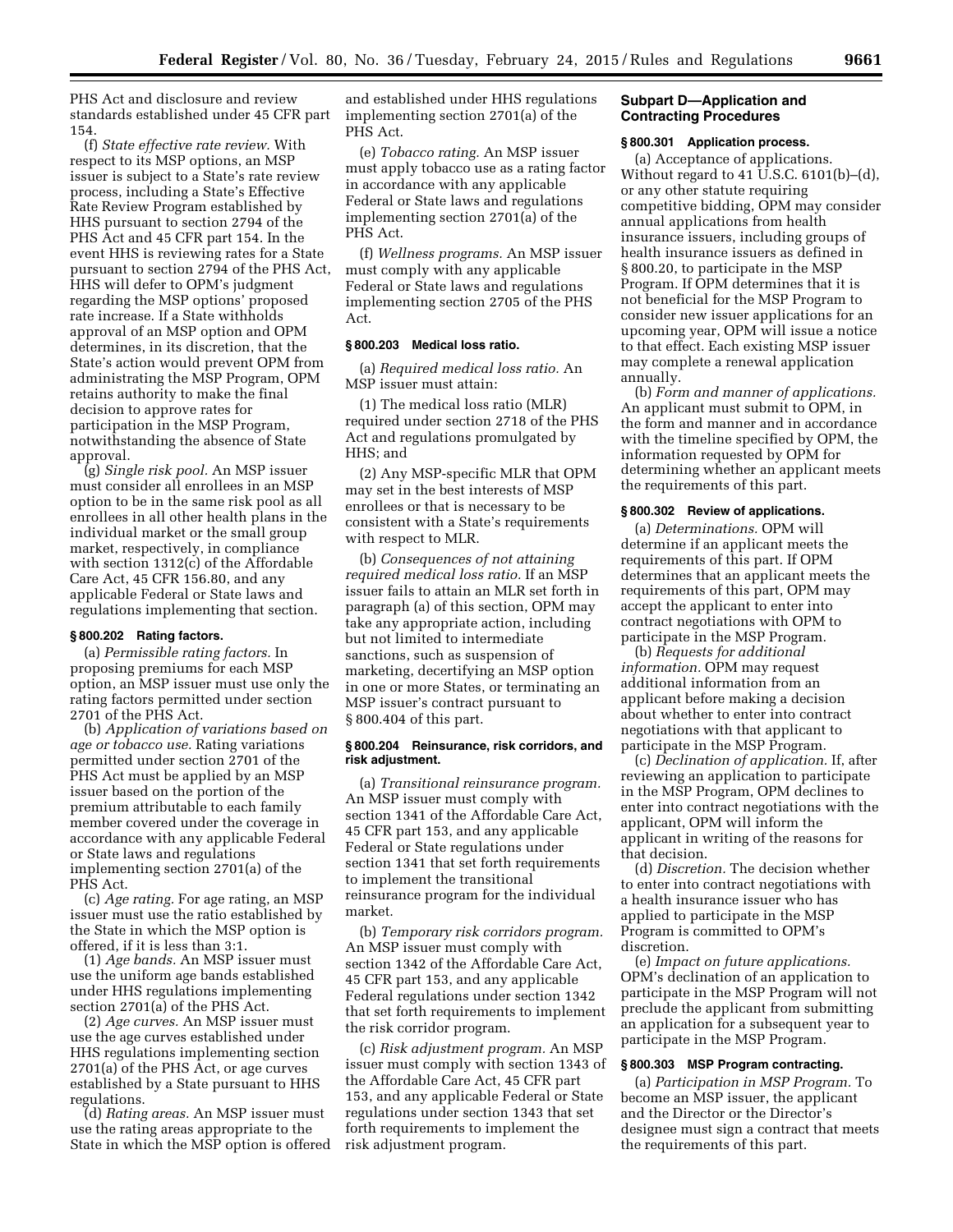(b) *Standard contract.* OPM will establish a standard contract for the MSP Program.

(c) *Premiums.* OPM and the applicant will negotiate the premiums for an MSP option for each plan year in accordance with the provisions of subpart C of this part.

(d) *Package of benefits.* OPM must approve the applicant's package of benefits for its MSP option.

(e) *Additional terms and conditions.*  OPM may elect to negotiate with an applicant such additional terms, conditions, and requirements that:

(1) Are in the interests of MSP enrollees; or

(2) OPM determines to be appropriate. (f) Certification to offer health insurance coverage.

(1) For each plan year, an MSP Program contract will specify MSP options that OPM has certified, the specific package(s) of benefits authorized to be offered on each Exchange, and the premiums to be charged for each package of benefits on each Exchange.

(2) An MSP issuer may not offer an MSP option on an Exchange unless its MSP Program contract with OPM includes a certification authorizing the MSP issuer to offer the MSP option on that Exchange in accordance with paragraph (f)(1) of this section.

## **§ 800.304 Term of the contract.**

(a) *Term of a contract.* The term of the contract will be specified in the MSP Program contract and must be for a period of at least the 12 consecutive months defined as the plan year.

(b) *Plan year.* The plan year is a consecutive 12-month period during which an MSP option provides coverage for health benefits. A plan year may be a calendar year or otherwise.

### **§ 800.305 Contract renewal process.**

(a) *Renewal.* To continue participating in the MSP Program, an MSP issuer must provide to OPM, in the form and manner and in accordance with the timeline prescribed by OPM, the information requested by OPM for determining whether the MSP issuer continues to meet the requirements of this part.

(b) *OPM decision.* Subject to paragraph (c) of this section, OPM will renew the MSP Program contract of an MSP issuer who timely submits the information described in paragraph (a).

(c) *OPM discretion not to renew.* OPM may decline to renew the contract of an MSP issuer if:

(1) OPM and the MSP issuer fail to agree on premiums and benefits for an MSP option for the subsequent plan year;

(2) The MSP issuer has engaged in conduct described in § 800.404(a) of this part; or

(3) OPM determines that the MSP issuer will be unable to comply with a material provision of section 1334 of the Affordable Care Act or this part.

(d) *Failure to agree on premiums and benefits.* Except as otherwise provided in this part, if an MSP issuer has complied with paragraph (a) of this section and OPM and the MSP issuer fail to agree on premiums and benefits for an MSP option on one or more Exchanges for the subsequent plan year by the date required by OPM, either party may provide notice of nonrenewal pursuant to § 800.306 of this part, or OPM may in its discretion withdraw the certification of that MSP option on the Exchange or Exchanges for that plan year. In addition, if OPM and the MSP issuer fail to agree on benefits and premiums for an MSP option on one or more Exchanges by the date set by OPM and in the event of no action (no notice of nonrenewal or renewal) by either party, the MSP Program contract will be renewed and the existing premiums and benefits for that MSP option on that Exchange or Exchanges will remain in effect for the subsequent plan year.

#### **§ 800.306 Nonrenewal.**

(a) *Nonrenewal.* Nonrenewal may pertain to the MSP issuer or the Statelevel issuer. The circumstances under which nonrenewal may occur are:

(1) *Nonrenewal of contract.* As used in this subpart and subpart E of this part, ''nonrenewal of contract'' means a decision by either OPM or an MSP issuer not to renew an MSP Program contract.

(2) *Nonrenewal of participation.* As used in this subpart and subpart E of this part, ''nonrenewal of participation'' means a decision by OPM, an MSP issuer, or a State-level issuer not to renew a State-level issuer's participation in a MSP Program contract.

(b) *Notice required.* Either OPM or an MSP issuer may decline to renew an MSP Program contract by providing a written notice of nonrenewal to the other party.

(c) *MSP issuer responsibilities.* The MSP issuer's written notice of nonrenewal must be made in accordance with its MSP Program contract with OPM. The MSP issuer also must comply with any requirements regarding the termination of a plan that are applicable to a QHP offered on an Exchange on which the MSP option was offered, including a requirement to provide advance written notice of termination to enrollees. MSP issuers

shall provide written notice to enrollees in accordance with § 800.404(d).

### **Subpart E—Compliance**

### **§ 800.401 Contract performance.**

(a) *General.* An MSP issuer must perform an MSP Program contract with OPM in accordance with the requirements of section 1334 of the Affordable Care Act and this part. The MSP issuer must continue to meet such requirements while under an MSP Program contract with OPM.

(b) *Specific requirements for issuers.*  In addition to the requirements described in paragraph (a) of this section, each MSP issuer must:

(1) Have, in the judgment of OPM, the financial resources to carry out its obligations under the MSP Program;

(2) Keep such reasonable financial and statistical records, and furnish to OPM such reasonable financial and statistical reports with respect to the MSP option or the MSP issuer, as may be requested by OPM;

(3) Permit representatives of OPM (including the OPM Office of Inspector General), the U.S. Government Accountability Office, and any other applicable Federal Government auditing entities to audit and examine its records and accounts that pertain, directly or indirectly, to the MSP option at such reasonable times and places as may be designated by OPM or the U.S. Government Accountability Office;

(4) Timely submit to OPM a properly completed and signed novation or change-of-name agreement in accordance with subpart 42.12 of 48 CFR part 42;

(5) Perform the MSP Program contract in accordance with prudent business practices, as described in paragraph (c) of this section; and

(6) Not perform the MSP Program contract in accordance with poor business practices, as described in paragraph (d) of this section.

(c) *Prudent business practices.* OPM will consider an MSP issuer's specific circumstances and facts in using its discretion to determine compliance with paragraph (b)(5) of this section. For purposes of paragraph (b)(5) of this section, prudent business practices include, but are not limited to, the following:

(1) Timely compliance with OPM instructions and directives;

(2) Legal and ethical business and health care practices;

(3) Compliance with the terms of the MSP Program contract, regulations, and statutes;

(4) Timely and accurate adjudication of claims or rendering of medical services;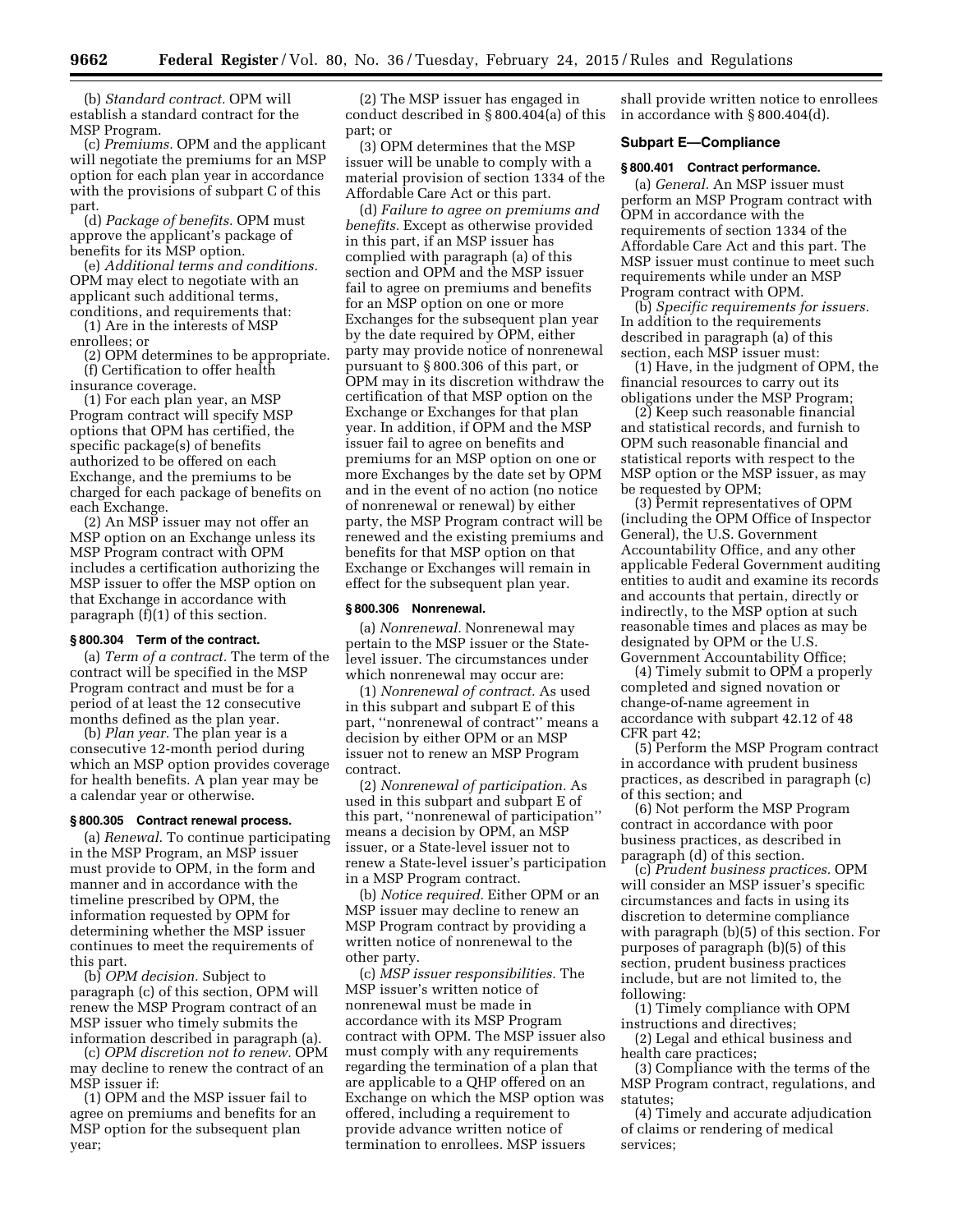(5) Operating a system for accounting for costs incurred under the MSP Program contract, which includes segregating and pricing MSP option medical utilization and allocating indirect and administrative costs in a reasonable and equitable manner;

(6) Maintaining accurate accounting reports of costs incurred in the administration of the MSP Program contract;

(7) Applying performance standards for assuring contract quality as outlined at § 800.402; and

(8) Establishing and maintaining a system of internal controls that provides reasonable assurance that:

(i) The provision and payments of benefits and other expenses comply with legal, regulatory, and contractual guidelines;

(ii) MSP funds, property, and other assets are safeguarded against waste, loss, unauthorized use, or misappropriation; and

(iii) Data is accurately and fairly disclosed in all reports required by OPM.

(d) *Poor business practices.* OPM will consider an MSP issuer's specific circumstances and facts in using its discretion to determine compliance with paragraph (b)(6) of this section. For purposes of paragraph (b)(6) of this section, poor business practices include, but are not limited to, the following:

(1) Using fraudulent or unethical business or health care practices or otherwise displaying a lack of business integrity or honesty;

(2) Repeatedly or knowingly providing false or misleading information in the rate setting process;

(3) Failing to comply with OPM instructions and directives;

(4) Having an accounting system that is incapable of separately accounting for costs incurred under the contract and/ or that lacks the internal controls necessary to fulfill the terms of the contract;

(5) Failing to ensure that the MSP issuer properly pays or denies claims, or, if applicable, provides medical services that are inconsistent with standards of good medical practice; and

(6) Entering into contracts or employment agreements with providers, provider groups, or health care workers that include provisions or financial incentives that directly or indirectly create an inducement to limit or restrict communication about medically necessary services to any individual covered under the MSP Program. Financial incentives are defined as bonuses, withholds, commissions, profit sharing or other similar adjustments to basic compensation (*e.g.,* service fee,

capitation, salary) which have the effect of limiting or reducing communication about appropriate medically necessary services.

(e) *Performance escrow account.* OPM may require MSP issuers to pay an assessment into an escrow account to ensure contract compliance and benefit MSP enrollees.

## **§ 800.402 Contract quality assurance.**

(a) *General.* This section prescribes general policies and procedures to ensure that services acquired under MSP Program contracts conform to the contract's quality requirements.

(b) *Internal controls.* OPM may periodically evaluate the contractor's system of internal controls under the quality assurance program required by the contract and will acknowledge in writing if the system is inconsistent with the requirements set forth in the contract. OPM's reviews do not diminish the contractor's obligation to implement and maintain an effective and efficient system to apply the internal controls.

(c) *Performance standards.* (1) OPM will issue specific performance standards for MSP Program contracts and will inform MSP issuers of the applicable performance standards prior to negotiations for the contract year. OPM may benchmark its standards against standards generally accepted in the insurance industry. OPM may authorize nationally recognized standards to be used to fulfill this requirement.

(2) MSP issuers must comply with the performance standards issued pursuant to this section.

#### **§ 800.403 Fraud and abuse.**

(a) *Program required.* An MSP issuer must conduct a program to assess its vulnerability to fraud and abuse as well as to address such vulnerabilities.

(b) *Fraud detection system.* An MSP issuer must operate a system designed to detect and eliminate fraud and abuse by employees and subcontractors of the MSP issuer, by providers furnishing goods or services to MSP enrollees, and by MSP enrollees.

(c) *Submission of information.* An MSP issuer must provide to OPM such information or assistance as may be necessary for the agency to carry out the duties and responsibilities, including those of the Office of Inspector General as specified in sections 4 and 6 of the Inspector General Act of 1978 (5 U.S.C. App.). An MSP issuer must provide any requested information in the form, manner, and timeline prescribed by OPM.

## **§ 800.404 Compliance actions.**

(a) *Causes for OPM compliance actions.* The following constitute cause for OPM to impose a compliance action described in paragraph (b) of this section against an MSP issuer:

(1) Failure by the MSP issuer to meet the requirements set forth in § 800.401(a) and (b);

(2) An MSP issuer's sustained failure to perform the MSP Program contract in accordance with prudent business practices, as described in § 800.401(c);

(3) A pattern of poor conduct or evidence of poor business practices such as those described in § 800.401(d); or

(4) Such other violations of law or regulation as OPM may determine, including pursuant to its authority under §§ 800.102 and 800.114.

(b) *Compliance actions.* (1) OPM may impose a compliance action against an MSP issuer at any time during the contract term if it determines that the MSP issuer is not in compliance with applicable law, this part, or the terms of its contract with OPM.

(2) Compliance actions may include, but are not limited to:

(i) Establishment and implementation of a corrective action plan;

(ii) Imposition of intermediate sanctions, such as suspension of marketing;

(iii) Performance incentives;

(iv) Reduction of service area or areas; (v) Withdrawal of the certification of

the MSP option or options offered on one or more Exchanges;

(vi) Nonrenewal of participation

(vii) Nonrenewal of contract; and

(viii) Withdrawal of approval or termination of the MSP Program contract.

(c) *Notice of compliance action.* (1) OPM must notify an MSP issuer in writing of a compliance action under this section. Such notice must indicate the specific compliance action undertaken and the reason for the compliance action.

(2) For compliance actions listed in § 800.404(b)(2)(v) through (viii), such notice must include a statement that the MSP issuer is entitled to request a reconsideration of OPM's determination to impose a compliance action pursuant to § 800.405.

(3) Upon imposition of a compliance action listed in paragraphs (b)(2)(iv) through (vii) of this section, OPM must notify the State Insurance Commissioner(s) and Exchange officials in the State or States in which the compliance action is effective.

(d) *Notice to enrollees.* If the contract is terminated, if OPM withdraws certification of an MSP option, or if a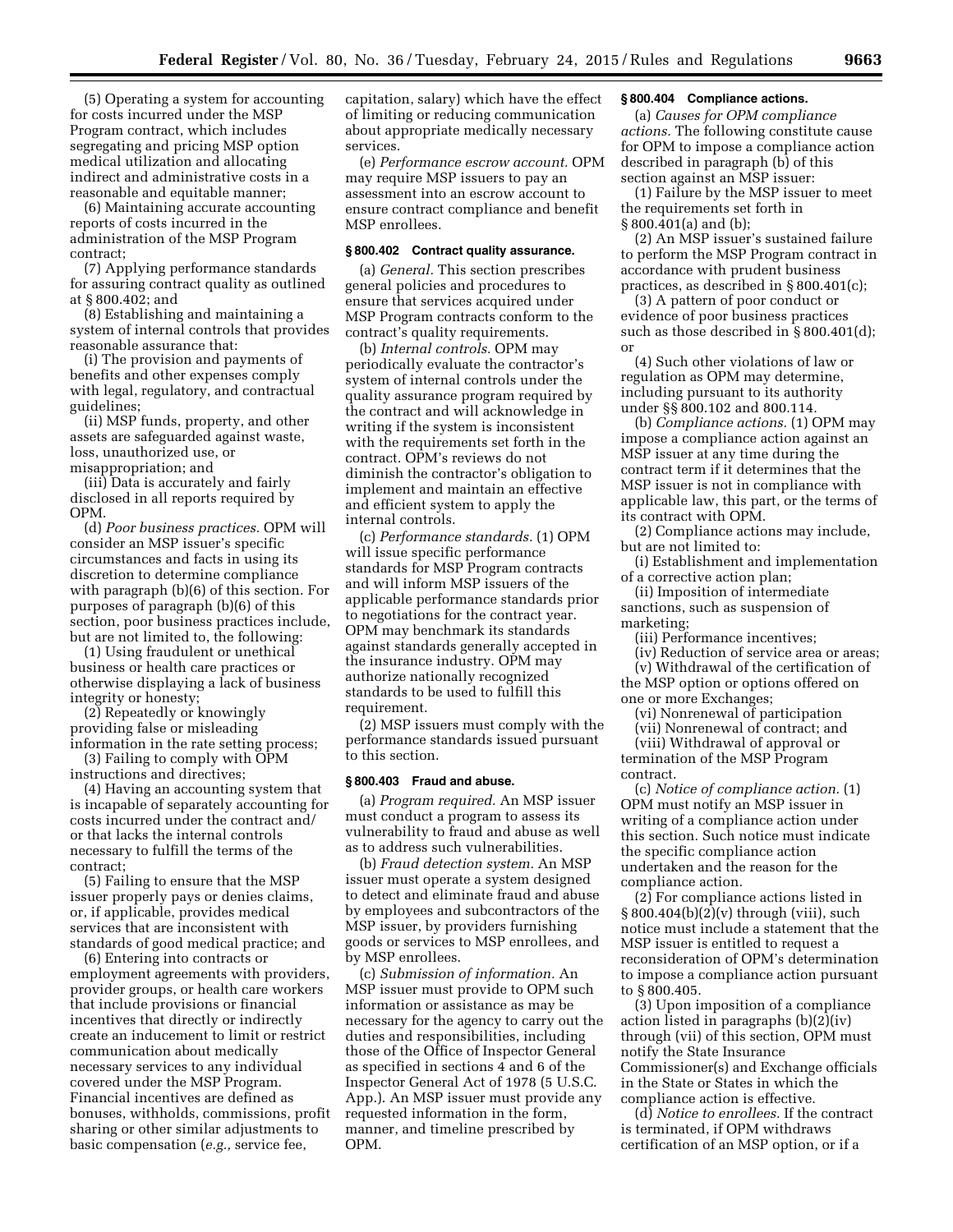State-level issuer's participation in the MSP Program contract is not renewed, as described in §§ 800.306 and  $800.404(b)(2)$ , or in any situation in which an MSP option is no longer available to enrollees, the MSP issuer must comply with any State or Exchange requirements regarding discontinuing a particular type of coverage that are applicable to a QHP offered on the Exchange on which the MSP option was offered, including a requirement to provide advance written notice before the coverage will be discontinued. If a State or Exchange does not have requirements about advance notice to enrollees, the MSP issuer must inform current MSP enrollees in writing of the discontinuance of the MSP option no later than 90 days prior to discontinuing the MSP option, unless OPM determines that there is good cause for less than 90 days' notice.

(e) *Definition.* As used in this subpart, ''termination'' means a decision by OPM to cancel an MSP Program contract prior to the end of its contract term. The term includes OPM's withdrawal of approval of an MSP Program contract.

#### **§ 800.405 Reconsideration of compliance actions.**

(a) *Right to request reconsideration.*  An MSP issuer may request that OPM reconsider a determination to impose one of the following compliance actions:

(1) Withdrawal of the certification of the MSP option or options offered on one or more Exchanges;

(2) Nonrenewal of participation

(3) Nonrenewal of contract; or

(4) Termination of the MSP Program contract.

(b) *Request for reconsideration and/or hearing.* (1) An MSP issuer with a right to request reconsideration specified in paragraph (a) of this section may request a hearing in which OPM will reconsider its determination to impose a compliance action.

(2) A request under this section must be in writing and contain contact information, including the name, telephone number, email address, and mailing address of the person or persons whom OPM may contact regarding a request for a hearing with respect to the reconsideration. The request must be in such form, contain such information, and be submitted in such manner as OPM may prescribe.

(3) The request must be received by OPM within 15 calendar days after the date of the MSP issuer's receipt of the notice of compliance action. The MSP issuer may request that OPM's reconsideration allow a representative

of the MSP issuer to appear personally before OPM.

(4) A request under this section must include a detailed statement of the reasons that the MSP issuer disagrees with OPM's imposition of the compliance action, and may include any additional information that will assist OPM in rendering a final decision under this section.

(5) OPM may obtain additional information relevant to the request from any source as it may, in its judgment, deem necessary. OPM will provide the MSP issuer with a copy of any additional information it obtains and provide an opportunity for the MSP issuer to respond (including by submitting additional information or explanation).

(6) OPM's reconsideration and hearing, if requested, may be conducted by the Director or a representative designated by the Director who did not participate in the initial decision that is the subject of the request for review.

(c) *Notice of final decision.* OPM will notify the MSP issuer, in writing, of OPM's final decision on the MSP issuer's request for reconsideration and the specific reasons for that final decision. OPM's written decision will constitute final agency action that is subject to review under the Administrative Procedure Act in the appropriate U.S. district court. Such review is limited to the record that was before OPM when it made its decision.

### **Subpart F—Appeals by Enrollees of Denials of Claims for Payment or Service**

## **§ 800.501 General requirements.**

(a) *Definitions.* For purposes of this subpart:

(1) *Adverse benefit determination* has the meaning given that term in 45 CFR 147.136(a)(2)(i).

(2) *Claim* means a request for:

(i) Payment of a health-related bill; or (ii) Provision of a health-related service or supply.

(b) *Applicability.* This subpart applies to enrollees and to other individuals or entities who are acting on behalf of an enrollee and who have the enrollee's specific written consent to pursue a remedy of an adverse benefit determination.

### **§ 800.502 MSP issuer internal claims and appeals.**

(a) *Processes.* MSP issuers must comply with the internal claims and appeals processes applicable to group health plans and health insurance issuers under 45 CFR 147.136(b).

(b) *Timeframes and notice of determination.* An MSP issuer must

provide written notice to an enrollee of its determination on a claim brought under paragraph (a) of this section according to the timeframes and notification rules under 45 CFR 147.136(b) and (e), including the timeframes for urgent claims. If the MSP issuer denies a claim (or a portion of the claim), the enrollee may appeal the adverse benefit determination to the MSP issuer in accordance with 45 CFR 147.136(b).

#### **§ 800.503 External review.**

(a) *External review by OPM.* OPM will conduct external review of adverse benefit determinations using a process similar to OPM review of disputed claims under 5 CFR 890.105(e), subject to the standards and timeframes set forth in 45 CFR 147.136(d).

(b) *Notice.* Notices to MSP enrollees regarding external review under paragraph (a) of this section must comply with 45 CFR 147.136(e), and are subject to review and approval by OPM.

(c) *Issuer obligation.* An MSP issuer must pay a claim or provide a healthrelated service or supply pursuant to OPM's final decision or the final decision of an independent review organization without delay, regardless of whether the plan or issuer intends to seek judicial review of the external review decision and unless or until there is a judicial decision otherwise.

## **§ 800.504 Judicial review.**

(a) OPM's written decision under the external review process established under § 800.503(a) of this part will constitute final agency action that is subject to review under the Administrative Procedure Act in the appropriate U.S. district court. A decision made by an independent review organization under the process established under § 800.503(a) is not within OPM's discretion and therefore is not final agency action.

(b) Judicial review under paragraph (a) of this section is limited to the record that was before OPM when OPM made its decision.

# **Subpart G—Miscellaneous**

#### **§ 800.601 Reservation of authority.**

OPM reserves the right to implement and supplement these regulations with written operational guidelines.

## **§ 800.602 Consumer choice with respect to certain services.**

(a) *Assured availability of varied coverage.* Consistent with § 800.104 of this part, OPM will ensure that at least one of the MSP issuers on each Exchange in each State offers at least one MSP option that does not provide